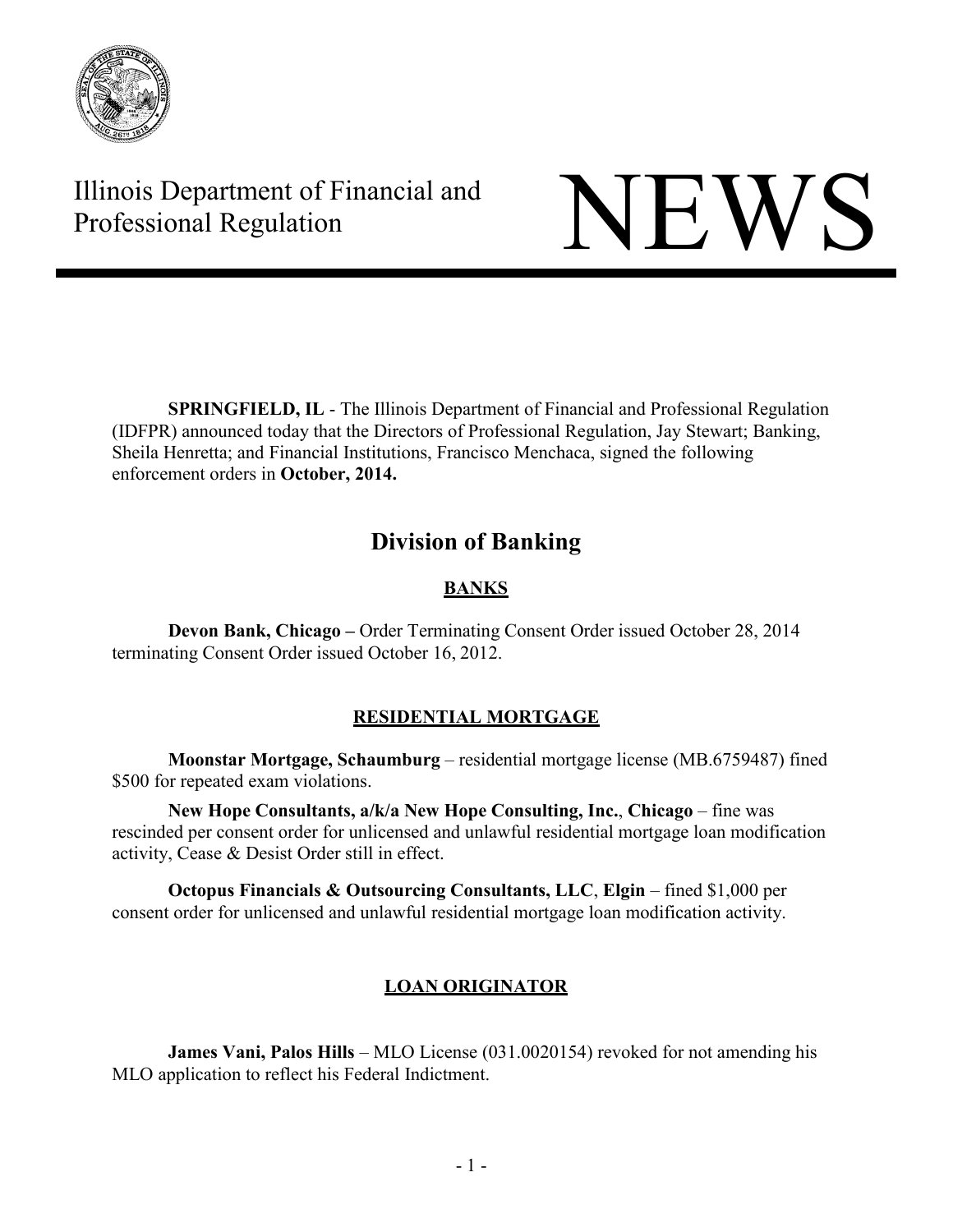# **Division of Financial Institutions**

#### **CURRENCY EXCHANGE**

**2934 W Grand Ave Currency Exchange, Inc., 2934 W. Grand Avenue, Chicago**  currency exchange license (3313) fined \$6,000 for failure to maintain the statutorily required minimum net worth at time of examination and during examination period.

**Ashland & 79th Currency Exchange, Inc., 7901 S. Ashland Avenue, Chicago**  currency exchange license (3204) fined \$2,000 for failure to maintain the statutorily required minimum net worth at time of examination.

**Booth Currency Exchange, Inc., 14126 S. Bell Road, Homer Glen -** currency exchange license (3614) fined \$2,000 for failure to maintain the statutorily required minimum net worth at time of examination.

**Broadway Irving Check Changers, Inc., 4001 N. Broadway, Chicago -** currency exchange license (4151) fined \$4,000 for failure to maintain the statutorily required minimum net worth at time of examination and during examination period.

**Madison-Racine Currency Exchange, Inc., 1152 W. Madison, Chicago -** currency exchange license (3785) fined \$6,000 for failure to maintain the statutorily required minimum net worth at time of examination and during examination period.

**New Fairfield Currency Exchange, Inc., 2560 W. Cermak Road, Chicago -** currency exchange license (3375) fined \$2,000 for failure to maintain the statutorily required minimum net worth.

# **CONSUMER CREDIT**

*If a licensee has exercised its right to a hearing pursuant to statute, an order on this list may not be final.*

**Archerfield Funding, LLC, Palm Beach Gardens, FL** – CILA license (3580) fined \$3,000 for the following violations: Lender imposed on a borrower fee or charges other than those specifically authorized by this Act. Lender did not obtain any official documentation of the borrower's income before making a Small consumer loan.

**CAR Financial Services, Inc., St. Louis, MO –** SFA license (1441) fined \$3,000 forthe following violation: Improper simple interest calculations.

**Check Into Cash of Illinois, LLC, Macomb** – PLRA license (1217) fined \$1,000 for the following violation: Lender made an installment payday loan exceeding 22.5% of the obligor's gross monthly income or Lender made a payday loan exceeding 25% of the obligor's gross monthly income.

**Cottonwood Financial Illinois, Belvidere** – CILA license (3386) fined \$3,000 for the following violations: Lender did not input accurate information into the database to determine if the obligor was eligible for a loan. File does not contain evidence of a contract signed or acknowledged by the borrower.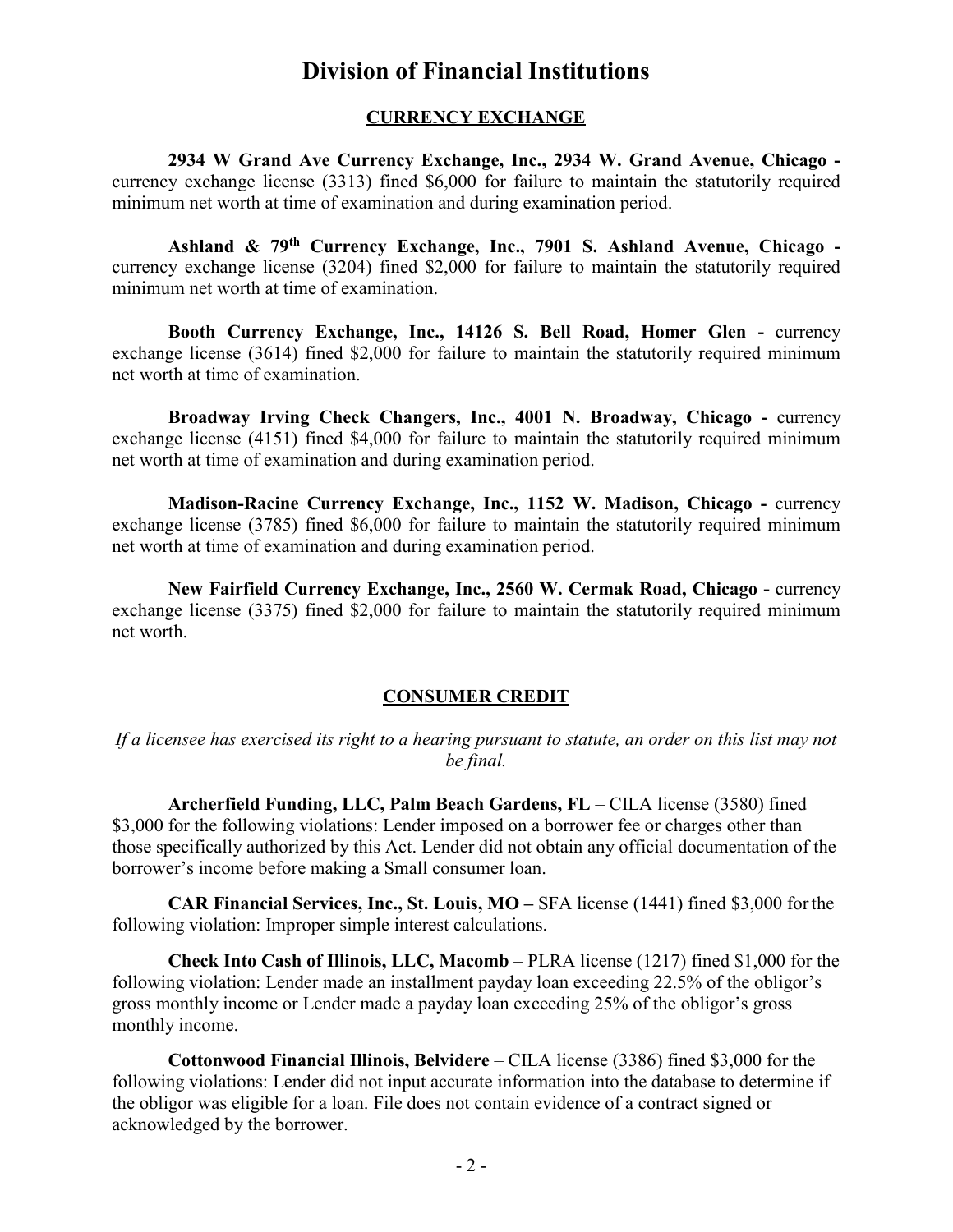**Cottonwood Financial Illinois, Rochelle –** PLRA license (1601) fined \$2,000 for the following violation: Lender did not input accurate information into the database to determine if the obligor was eligible for a loan.

**Cottonwood Financial Illinois, Dixon** – PLRA license (1593) fined \$1,000 for the following violation: Lender made an installment payday loan exceeding 22.5% of the obligor's gross monthly income or Lender made a payday loan exceeding 25% of the obligor's gross monthly income.

**Cottonwood Financial Illinois, Mount Vernon** - PLRA license (1573) fined \$5,750 for the following violations: Lender did not obtain any official documentation of the borrower's income before making a payday or title-secured loan. Official income documentation was not the required typed for a payday loan or was not for income for the 30 days preceding the loan. Lender made an installment payday loan exceeding 22.5% of the obligor's gross monthly income or Lender made a payday loan exceeding 25% of the obligor's gross monthly income.

**Cottonwood Financial Illinois, McHenry** – PLRA license (1646) fined \$2,750 for the following violations: Lender did not input accurate information into the database to determine if the obligor was eligible for a loan. Official income documentation was not the required typed for a payday loan or was not for income for the 30 days preceding the loan.

**Cottonwood Financial Illinois, Galesburg** – PLRA license (1595) fined \$1,250 for the following violation: Official income documentation was not the required typed for a payday loan or was not for income for the 30 days preceding the loan.

**Decatur Acceptance Corporation, Decatur** – SFA license (1079) fined \$1,100 for the following violations: Retail Installment contract provides for deferred payment of a down payment with a portion of the down payment payable later than 10 days prior to the due date of the first regularly scheduled payment. Licensee did not properly post the sale of collateral or proceeds to the account record. Repossession file does not contain signed receipts showing collateral purchased, the amount paid and the name of the obligor.

**Great Lakes Specialty Finance, Inc., Cincinnati, OH** – PLRA license (1559) fined \$1,750 for the following violations: Interest or account handling charge rebate is insufficient. Official income documentation was not the required typed for a payday loan or was not for income for the 30 days preceding the loan. Lender made an installment payday loan exceeding 22.5% of the obligor's gross monthly income or Lender made a payday loan exceeding 25% of the obligor's gross monthly income.

**Great Lakes Specialty Finance, Inc., Moline** – PLRA license (1117) fined \$2,000 for the following violation: Lender did not obtain any official documentation of the borrower's income before making a payday or title-secured loan.

**Illinois Title Loans, Inc., Carbondale** – PLRA license (1448) fined \$1,000 for the following violation: Lender made an installment payday loan exceeding 22.5% of the obligor's gross monthly income or Lender made a payday loan exceeding 25% of the obligor's gross monthly income.

**Illinois Title Loans, Inc., Sycamore –** PLRA license (1465) fined \$1,000 for the following violation: Lender did not input accurate information into the database to determine if the obligor was eligible for a loan.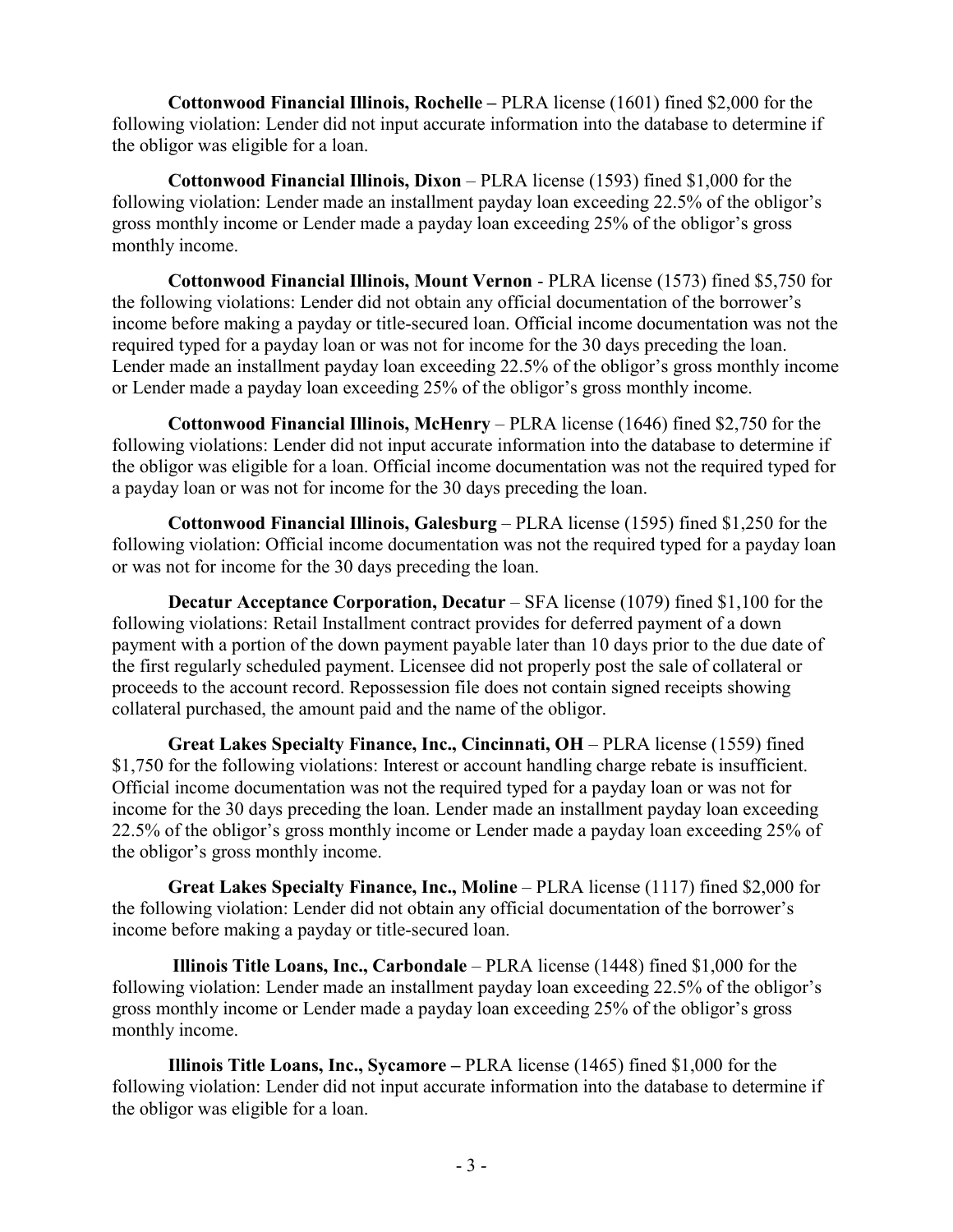**Illinois Title Loans, Inc., Normal** – PLRA license (1454) fined \$2,000 for the following violations: Lender did not obtain any official documentation of the borrower's income before making a payday or title-secured loan. The lender made a payday loan but there is no evidence of a signed, written agreement.

**Illinois Title Loans, Inc., Decatur** – CILA license (1371) fined \$4,250 for the following violations: Licensee did not follow required procedures when ceasing operations, closing business, or filing bankruptcy. Title-secured loan is not fully amortized or is not repayable in substantially equal and consecutive installments. Title-secured lender did not obtain borrower's most recent income documentation available at the time the loan was made.

**Illinois Title Loans, Inc., Danville** – CILA license (1784) fined \$12,650 for the following violations: Improper simple interest calculations. Licensee did not properly dispose of collateral in a commercially reasonable manner. Lender did not obtain any official documentation of the borrower's income before making payday or title-secured loan.

**Marketview Finance Corporation, Bloomington –** SFA license (1377) fined \$5,000 for the following violation: The licensee is illegally taking the Power of Attorney.

**Midwest Title Loans, Inc., Danville** – CILA license (2612) fined \$29,250 for the following violations: Lender did not input accurate information into the database to determine if the obligor was eligible or a loan. Lender did not verify that the loan was permissible. Lender did not obtain any official documentation of the borrower's income before making a payday or titlesecured loan.

**Midwest Title Loans, Inc., Swansea** – CILA license (1847) fined \$1,000 for the following violation: A title-secured lender made an additional loan to a borrower who had an outstanding title-secured loan within the preceding 15 days.

**PLS Financial Solutions of Illinois, Inc., Oak Lawn** – CILA license (1528) fined \$1,125 for the following violations: Title-secured lender did not obtain borrower's most recent income documentation available at the time the loan was made. Repossession file does not indicate a statement of final accounting containing the required information was sent to the borrower. Executed copy of paid contract or other legal document retained in file but not stamped "Paid In Full or equivalent.

**PLS Financial Solutions of Illinois, Inc., Aurora –** CILA license (1695) fined \$3,000 for the following violations: Improper simple interest calculations. Lender made a title-secured loan with a scheduled monthly payment exceeding 50% of the obligor's gross monthly income.

**PLS Financial Solutions of Illinois, Inc., Country Club Hills** – CILA license (1698) fined \$3,000 for the following violation: Lender did not input accurate information into the database to determine if the obligor was eligible for a loan.

**PLS Financial Solutions of Illinois, Inc., South Holland** – CILA license (2079) fined \$4,000 for the following violations: Lender made a title-secured loan with a scheduled monthly payment exceeding 50% of the obligor's gross monthly income. Lender did not input accurate information into the database to determine if the obligor was eligible for a loan.

**PLS Financial Solutions of Illinois, Inc., Chicago** – CILA license (2123) fined \$3,000 for the following violation: Lender did not input accurate information into the database to determine if the obligor was eligible for a loan.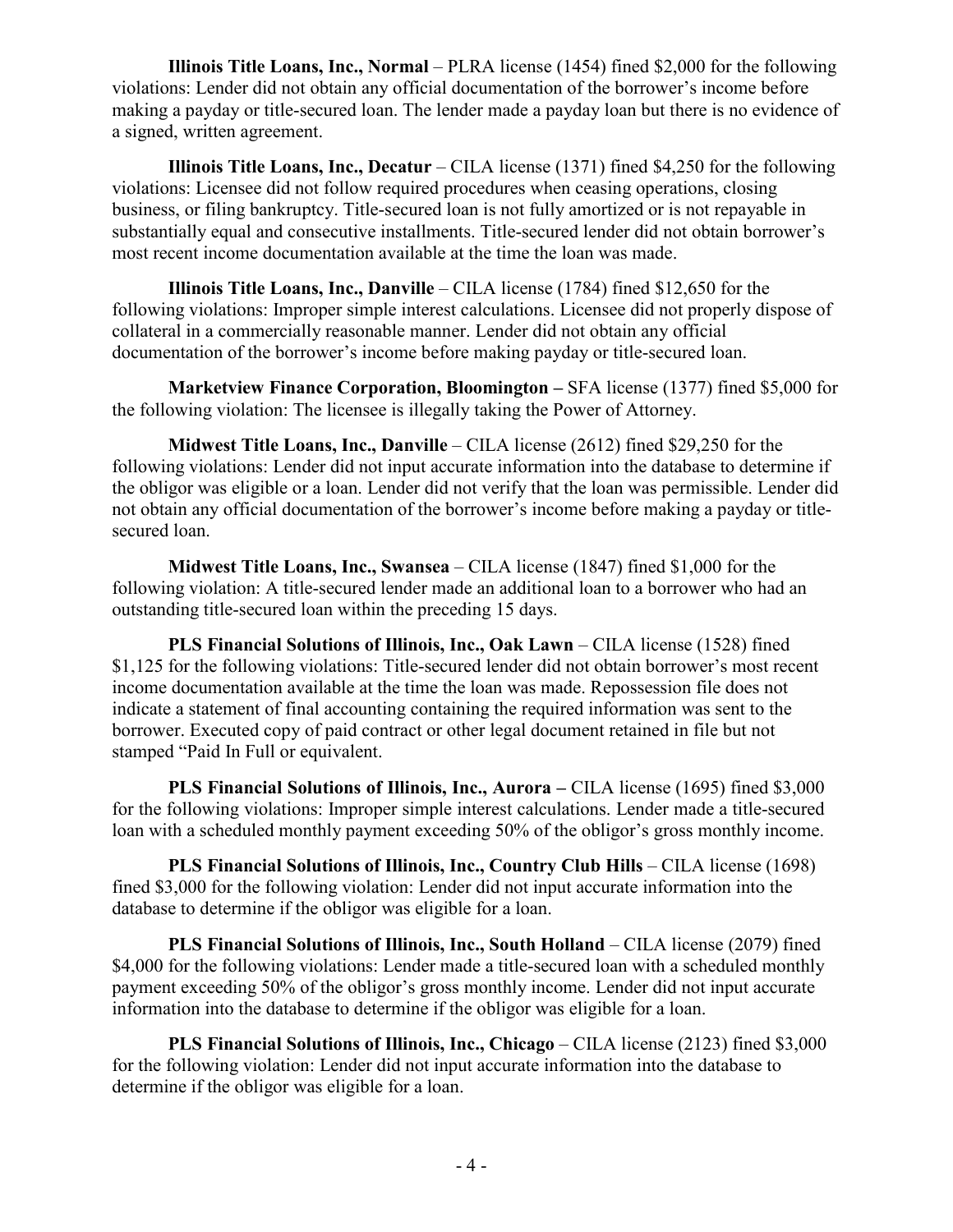**PLS Financial Solutions of Illinois, Inc., Hanover Park –** CILA license (2817) fined \$1,000 for the following violation: Lender did not obtain any official documentation of the borrower's income before making a payday or title-secured loan.

**PLS Financial Solutions of Illinois, Inc., Aurora** – CILA license (2885) fined \$1,100 for the following violations: Lender did not immediately take possession of the original title registered to the borrower(s) on the title-secured loan. Documentation is not in file to indicate lien was released or title was returned to borrower on a title-secured loan within 24 hours or 5 days if paid by check. Lender did not obtain any official documentation of the borrower's income before making a payday or title-secured loan.

**PLS Financial Solutions of Illinois, Inc., Calumet Park** – CILA license (3308) fined \$1,050 for the following violations: Records do not indicate if the repossession was voluntary or involuntary. Lender did not obtain any official documentation of the borrower's income before making a payday or title-secured loan.

**PLS Financial Solutions of Illinois, Inc., Oak Lawn** – PLRA license (1300) fined \$1,000 for the following violation: Lender made an installment payday loan exceeding 22.5% of the obligor's gross monthly income or Lender made a payday loan exceeding 25% of the obligor's gross monthly income.

**PLS Financial Solutions of Illinois, Inc., Bolingbrook** – PLRA license (1309) fined \$3,000 for the following violation: Lender made an installment payday loan exceeding 22.5% of the obligor's gross monthly income or Lender made a payday loan exceeding 25% of the obligor's gross monthly income.

**PLS Financial Solutions of Illinois, Inc., South Holland** – PLRA license (1315) fined \$1,650 for the following violations: The loan document or other legal instrument contains blanks. Lender did not input accurate information into the database to determine if the obligor was eligible for a loan. Official income documentation was not the required type for a payday loan or was not for the 30 days preceding the loan.

**PLS Financial Solutions of Illinois, Inc., McHenry** – PLRA license (1324) fined \$3,300 for the following violations: Lender did not input accurate information into the database to determine if the obligor was eligible for a loan. Security is not released.

**PLS Financial Solutions of Illinois, Inc., Elgin** – PLRA license (1325) fined \$2,000 for the following violation: Lender did not input accurate information into the database to determine if the obligor was eligible for a loan.

**PLS Financial Solutions of Illinois, Inc., Aurora** – PLRA license (1339) fined \$3,150 for the following violations: Lender made an installment payday loan exceeding 22.5% of the obligor's gross monthly income or Lender made a payday loan exceeding 25% of the obligor's gross monthly income. Lender made an installment payday and payday loan exceeding 22.5% of the obligor's gross monthly income. Incomplete, incorrect or improper disclosure of itemization of amount financed.

**PLS Financial Solutions of Illinois, Inc., Evanston – PLRA license (1343) fined** \$1,000 for the following violation: Lender did not input accurate information into the database to determine if the obligor was eligible for a loan.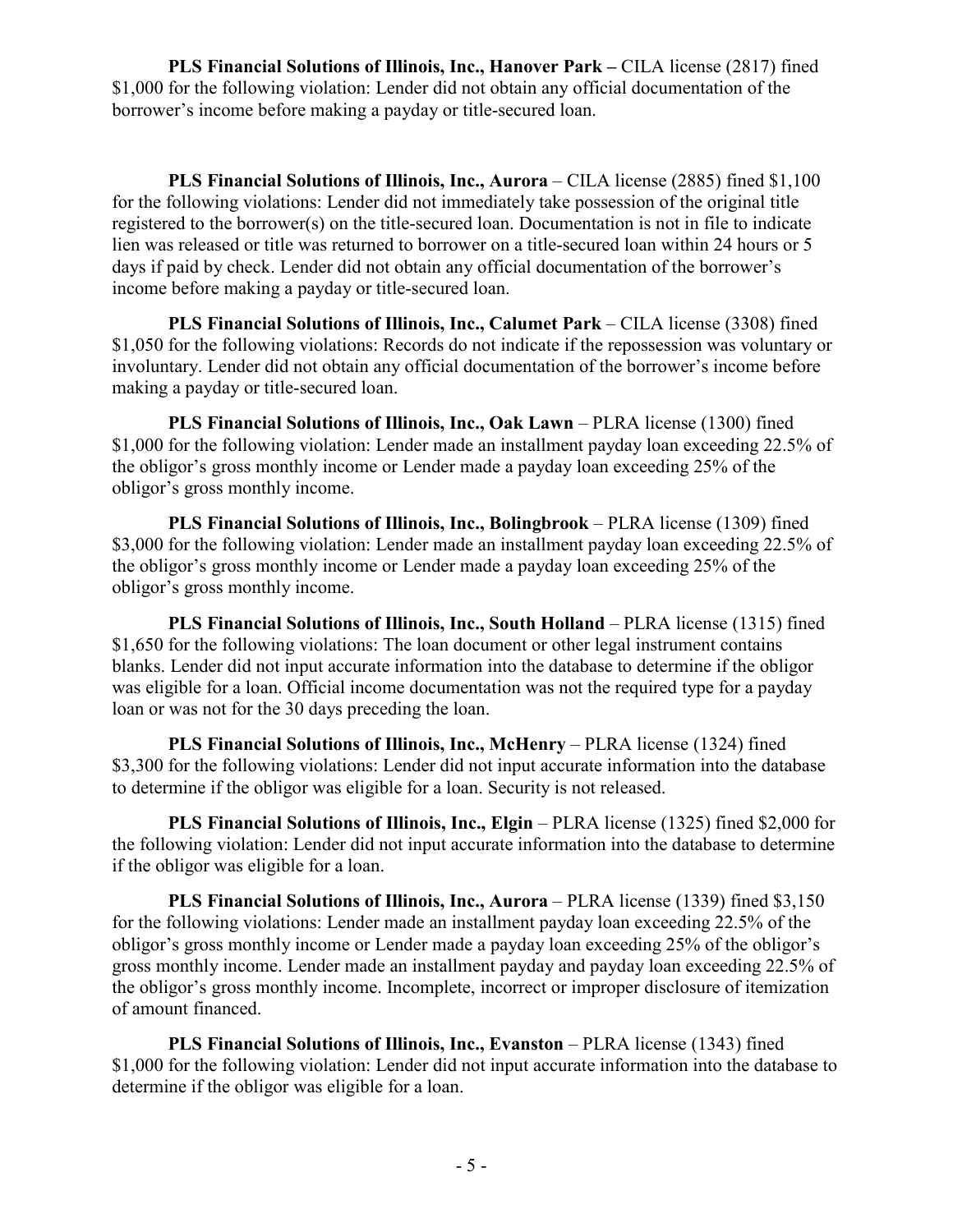**Santander Consumer USA Inc., Dallas, TX** – SFA license (1198) fined \$1,500 for the following violations: The licensee is illegally taking the Power of Attorney. File does not contain evidence of a contract signed or acknowledged by the borrower.

**State Finance Co., Centralia** – CILA license (2145) fined \$1,500 for the following violations: A legal instrument taken in connection with the loan does not bear the loan/transaction number. Original documents, or approved equivalent, not cancelled or returned following payoff. Lender did not accurately input borrower's gross monthly income into the database for a small consumer loan.

**State Finance Co., Springfield** – CILA license (2763) fined \$1,375 for the following violations: A legal instrument taken in connection with the loan does not bear the loan/transaction number. Security is not properly disclosed. Lender did not accurately input borrower's gross monthly income into the database for a small consumer loan.

**State Finance Co., Springfield** – CILA license (2764) fined \$4,200 for the following violations: A legal instrument taken in connection with the loan does not bear the loan/transaction number. Original documents, or approved equivalent, not cancelled or returned following payoff. Lender did not accurately input borrower's gross monthly income into the database for a small consumer loan.

**State Finance Co., Decatur** – CILA license (3119) fined \$ 2,200 for the following violations: A legal instrument taken in connection with the loan does not bear the loan/transaction number. Security is not properly disclosed. Original documents, or approved equivalent, not cancelled or returned following payoff. Lender did not accurately input borrower's gross monthly income into the database for a small consumer loan.

**State Finance Co., Champaign** – CILA license (3267) fined \$2,800 for the following violations: A legal instrument taken in connection with the loan does not bear the loan/transaction number. Original documents, or approved equivalent, not cancelled or returned following payoff. Lender did not accurately input borrower's gross monthly income into the database for a small consumer loan.

**TitleMax of Illinois, Inc., Springfield** – CILA license (3755) fined \$ 2,000 for the following violations: A title-secured lender made an additional loan to a borrower who had an outstanding title-secured loan within the preceding 15 days. Licensee did not properly update the state database with the required information on the day the transaction or event occurred.

**TitleMax of Illinois, Inc., Glendale Heights** – CILA license (3868) fined \$2,075 for the following violations: Licensed location did not prominently display the hours of operation. Licensed location did not prominently display the license or renewal certificate. Licensee did not maintain a positive net worth of a minimum of \$30,000

**TitleMax of Illinois, Inc., DuQuoin** – CILA license (3915) fined \$2,000 for the following violations: Title-secured lender did not obtain borrower's most recent income documentation available at the time the loan was made. Lender imposed on a borrower fees or charges other than those specifically authorized by this Act. Lender did not obtain any official documentation of the borrower's income before making a payday or title-secured loan

**Tower Loan of Illinois, LLC, Galesburg** – CILA license (3911) fined \$1,000 for the following violation: Lender did not obtain any official documentation of the borrower's income before making a Small consumer loan.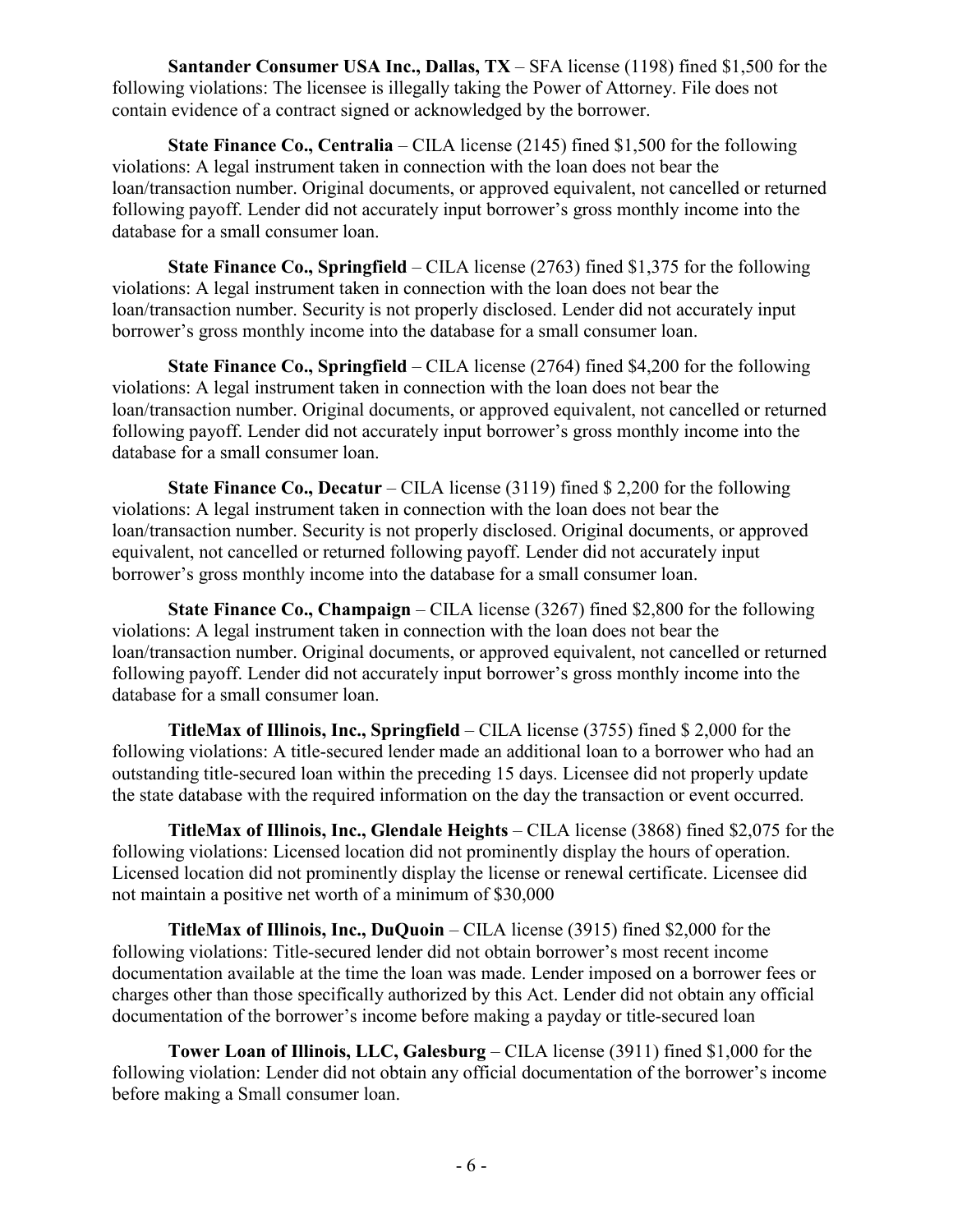**Tower Loan of Illinois, LLC, Wood Dale** – CILA license (3856) fined \$2,000 for the following violation: Lender made a tile-secured loan with a scheduled monthly payment exceeding 50% of the obligor's gross monthly income.

# **Division of Professional Regulation**

# **ACCOUNTANT**

**Daniel Glick, Orland Park** – licensed certified public accountant license (065-021609) revoked for unprofessional conduct related to the misappropriation of personal funds of a tax client for respondent's personal use.

#### **AUCTIONEER**

**Charles Johnson, Christopher** – auctioneer license (441-000179) revoked and fined \$10,000 for operating and conducting business on an expired auctioneer license in violation of the Auction License Act, Assumed Business Name Act, and the Auction License Act's administrative rules.

**Victor Frohning, Cisne** – (unlicensed) ordered to cease and desist unlicensed practice of any auctioneering activity and assessed a \$300 civil penalty.

# **BARBER, COSMETOLOGY, ESTHETICS AND NAIL TECHNOLOGY**

**Moshe Anderson, Chicago** – barber license (006-063054) suspended for being more than 30 days delinquent in the payment of child support.

**Damon Cole, Calumet City** – barber license (006-063614) suspended for being more than 30 days delinquent in the payment of child support.

**Kimberly Peters-Walker, Markham** – barber license (006-062475) suspended for failure to file and/or pay Illinois state income taxes.

**Angela Plunk, Eureka** – barber license (006-059200) placed on probation for 90 days and fined \$1,500 based on aiding and assisting unlicensed practice, and unprofessional conduct.

**Zilda Balk, Palatine** – cosmetology license (011-265215) indefinitely suspended for a minimum of six months due to a conviction of attempted theft.

**Leticia Dunn, East Peoria** – cosmetology license (011-307447) issued and placed on probation for two years due to a conviction of theft from an employer and a burglary conviction.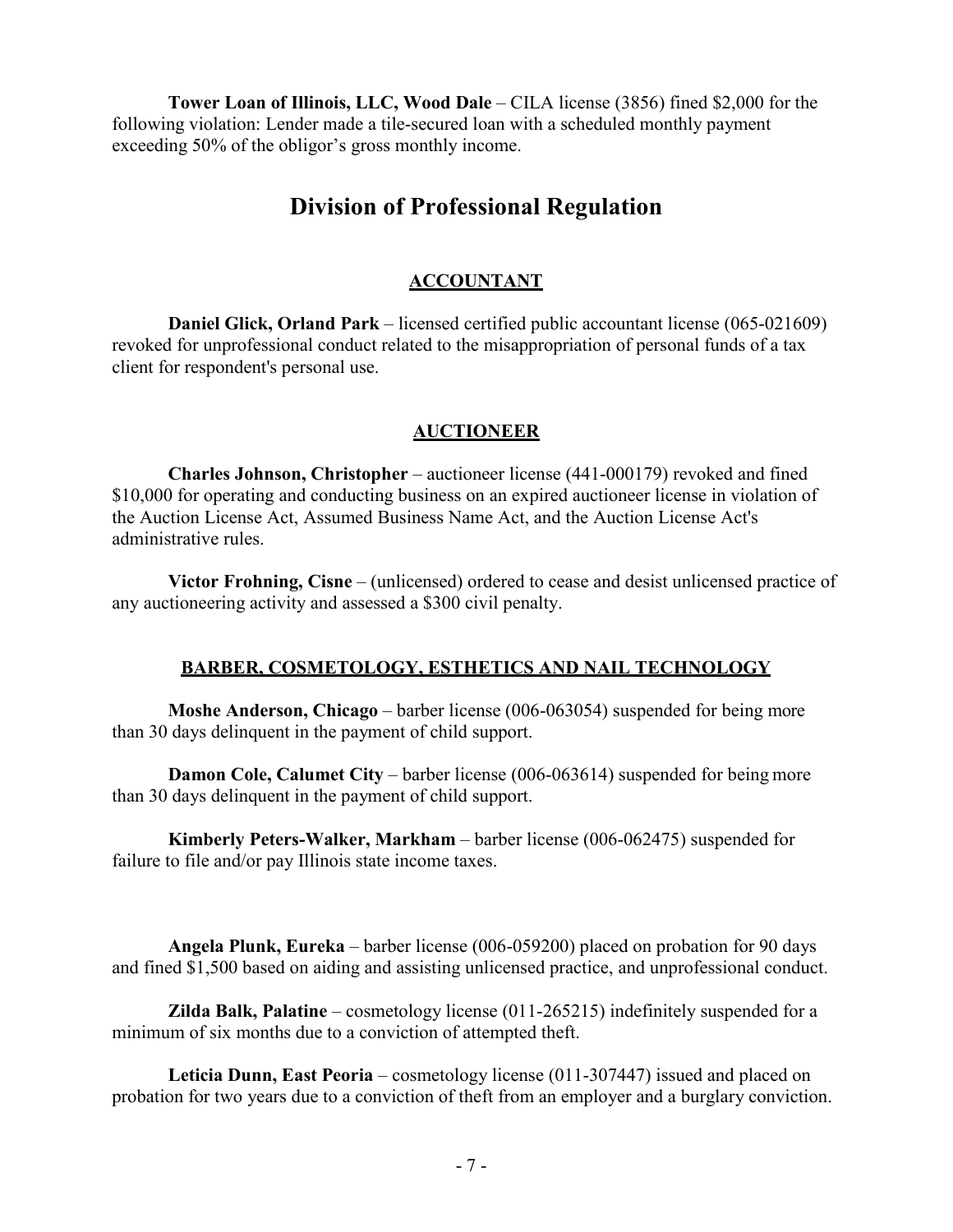**Mary Funovits, Glenview** – cosmetology license (011-075253) ordered to cease and desist the unlicensed practice of cosmetology.

**Miguel Gonzalez, Chebanse** – cosmetology license (011app3228084) to be issued and placed on probation for 30 months based on felony convictions and unprofessional conduct.

**Renata Herrera, Addison** – cosmetology license (011-241727) reprimanded and fined \$300 after a department investigator witnessed unlicensed cosmetologist practicing in respondent's salon and uncovered that the salon was not issued a certificate of registration to operate in the state of Illinois.

**Michael Lewis, Chicago** – cosmetology license (011-235172) restored to indefinite suspension based on felony convictions and unprofessional conduct.

**Jessica Logsdon, St. Elmo** – cosmetology license (011-290177) restored to probation for 90 days effective upon payment of fees and filing of forms.

**Kevin Luu, Chicago** – cosmetology license (011-296850) suspended for being more than 30 days delinquent in the payment of child support.

**Theresa Newman, Rantoul** – cosmetology license (011-237903) restored on probation for a minimum of one year and fined \$250 based on unlicensed practice of cosmetology while license was non-renewed.

**Bryan Paden, Quincy** – cosmetology license (011-307564) issued and placed on probation for two years based on felony convictions, and unprofessional conduct.

**Jolanta Ptasinski, Shorewood** – cosmetology license (011app3229696) to be issued with reprimand and fined \$2,000 based on unlicensed practice of cosmetology.

**Iwona Sadowska, Franklin Park** – cosmetology license (011-281429) indefinitely suspended for a minimum of six months for practicing while her license had lapsed and operating a salon without a salon license.

**Zatia Sain, Merrillville, IN** – cosmetology license (011app3407013) to be issued and placed on probation for two years and fined \$250 based on felony conviction, material misstatement to Department and unprofessional conduct.

**Jordan Terry, Walkerton, IN** – cosmetology license (011-230185) placed on indefinite probation based on a sister state discipline.

**Margaret Oconnell, Lake Forest** – licensed esthetician license (131-001068) reprimanded and must complete deficient continuing education hours within 90 days and fined \$250 (due within 30 days) for failure to complete the continuing education requirements for renewal.

**Christine Ritz, Lockport** – licensed esthetician license (131-001322) reprimanded and must complete deficient continuing education hours within 90 days and fined \$250 (due within 30 days) for failure to complete the continuing education requirements for renewal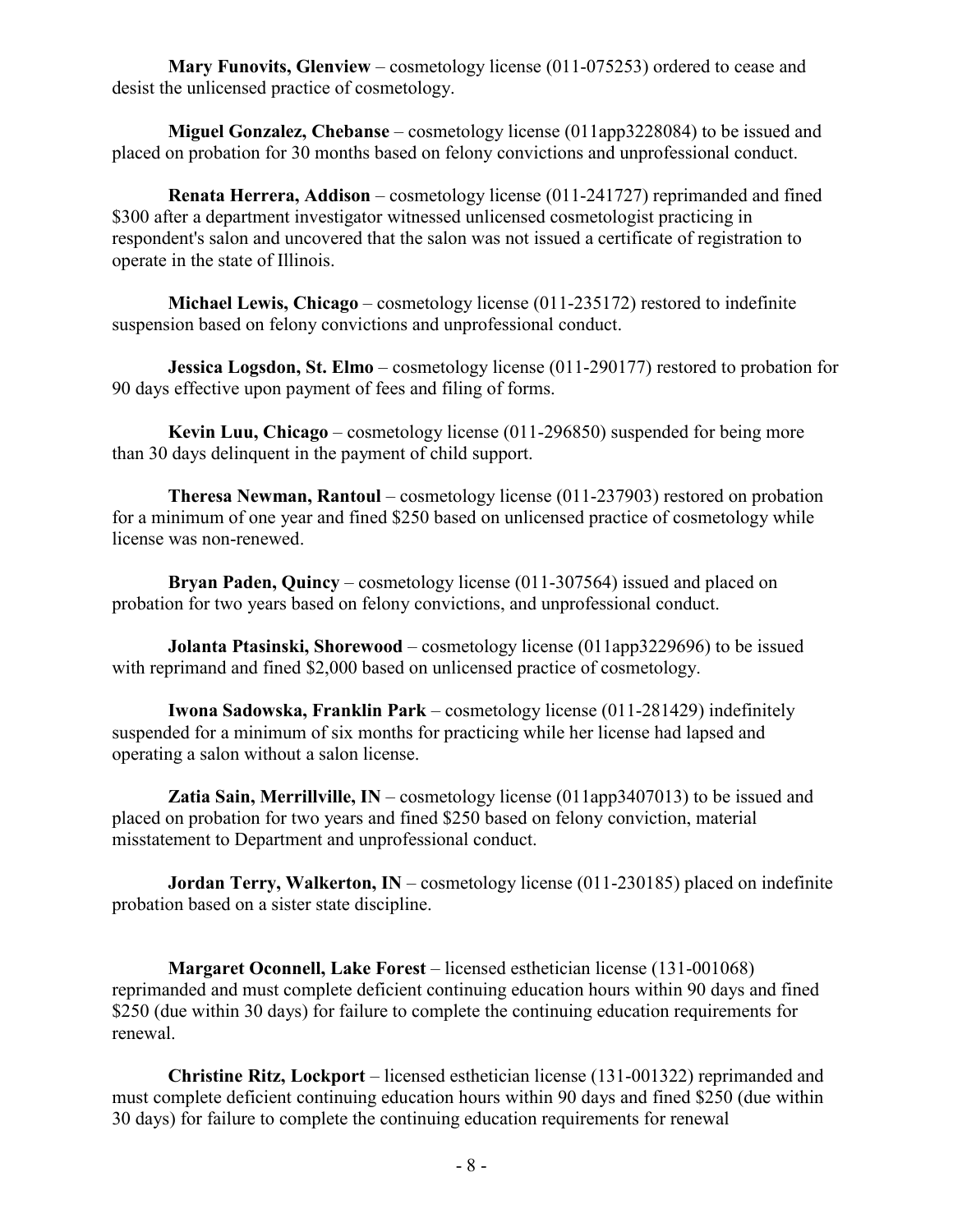**Camelia Sociite, Chicago** – licensed esthetician license (131-002934) reprimanded and must complete deficient continuing education hours within 90 days and fined \$250 for failure to complete the continuing education requirements for renewal.

**Nghia Le, Schaumburg** – nail technician license (169-008591) reprimanded and fined \$750 after a department investigator uncovered a prohibited credo knife tool in the respondent's salon, Ann's Nails Ltd, and witnessed unsanitary conditions in the salon. Further, the salon has never been issued a certificate of registration to operate in the state of Illinois.

**Kevin Le, Peoria** – nail technician license (169-020784) reprimanded and fined \$250 after a Department investigator witnessed two unlicensed employees providing nail services in the Respondent's salon, which has also never been licensed.

**Mai Nguyen, Oak Park** – nail technician license (169-014763) reprimanded and fined \$250 after a department investigator witnessed an unlicensed nail technician practicing in respondent's salon.

**Tiffani Tang, Chicago** – nail technician license (169-020197) restored to indefinite probation after defaulted on an Illinois educational loan and has now entered into a repayment agreement.

**Kim Tates, Blue Island** – nail technician license (169-025279) issued and placed on probation for two years based on felony convictions and unprofessional conduct.

**Regal Nail Salon, Mattoon** – salon license (189-009442) and **Minh N. Tran, Mattoon** – nail technician license (169-013760) both placed on probation for one year and fined a joint and several fine of \$500 for unsanitary conditions and aiding unlicensed practice.

**This is IT Natural Salon Supplier & Beauty Lounge, Chicago** – salon application (189app3295697) ordered to cease and desist the unlicensed practice of operating a salon and assessed \$250 civil penalty and **Gean Smothers** (unlicensed) ordered to cease and desist unlicensed practice of hair braiding/barbering.

**Tony's Barber Shop, Villa Park** – barber shop license (189-015456) reprimanded and fined \$500 for aiding and assisting unlicensed practice of barbering and unprofessional conduct and, **Antonio Miceli, Elmhurst** – (unlicensed) ordered to cease and desist the unlicensed practice as a barber.

**Da Cutting Image, Chicago** – (unlicensed) ordered to cease and desist the unlicensed practice of barbering and cosmetology.

**Jamaal Davis, Chicago** – (unlicensed) ordered to cease and desist the unlicensed practice of cosmetology.

**Debby African Hair Braiding, Chicago** – (unlicensed) ordered to cease and desist the unlicensed practice as a shop/salon.

**Loan Do, Peoria** – (unlicensed) ordered to cease and desist the unlicensed practice as a nail technician.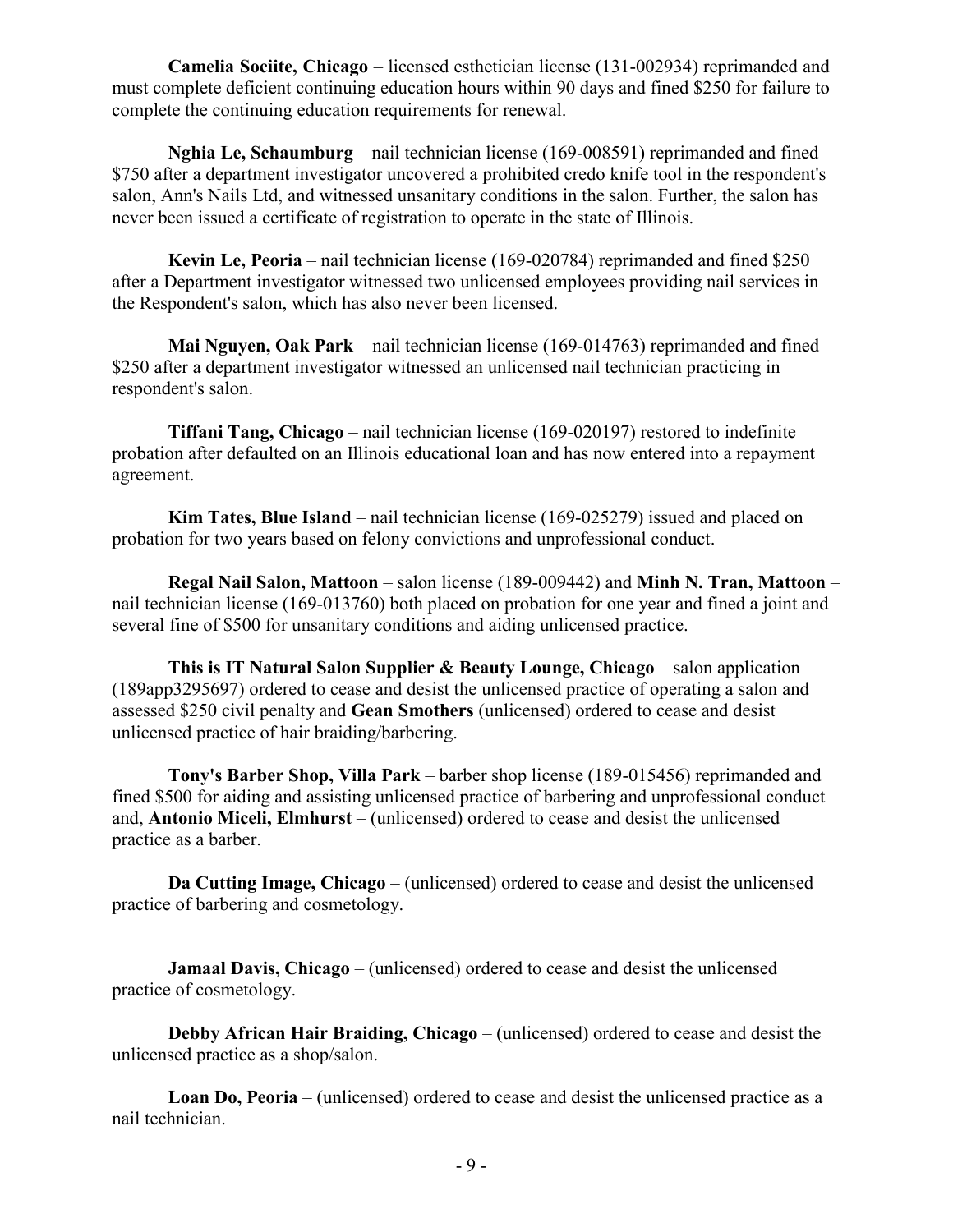**From the Neck Up Beauty and Barber Shop, Chicago** – (unlicensed) ordered to cease and desist the unlicensed practice as a shop/salon.

**Jacqueline Garcia, Chicago** – (unlicensed) ordered to cease and desist the unlicensed practice of cosmetology.

**Blanca Garduno, Chicago** – (unlicensed) ordered to cease and desist theunlicensed practice of cosmetology.

**Antuan Lam, Peoria** – (unlicensed) ordered to cease and desist the unlicensed practice as a nail technician.

**Le Beau Nails & Spa, Rolling Meadows** – (unlicensed) ordered to cease and desist the unlicensed practice as a shop/salon.

**MBM Beauty Studio, Chicago** – (unlicensed) ordered to cease and desist unlicensed practice as a salon/shop.

**Felicia Mont, Tremont** – (unlicensed) ordered to cease and desist the unlicensed practice of cosmetology.

**Star Vision Inc., Algonquin** – (unlicensed) ordered to cease and desist the unlicensed practice as a shop/salon.

# **COLLECTION AGENCY**

**Accounts Receivable Technologies, Piscataway, NJ** – collection agency license (017app328710) to be issued and placed on probation for two years and fined \$2,500 based on prior licensure discipline in Illinois.

**Advanced Billing Collection Specialists, Park Ridge** – (unlicensed) ordered to cease and desist the unlicensed practice as a collection agency.

# **DETECTIVE, ALARM, SECURITY, FINGERPRINT VENDOR AND LOCKSMITH**

**Kim McAfee, East St. Louis** – private security contractor license (119-001130) and **KLM Loss Prevention, East St. Louis** – licensed private security contractor agency license (122-001006) are both revoked and each fined \$37,000 for the conviction of 37 counts of wire fraud, mail fraud and willfully making false statements to the FBI and false statements to police, in respondent's capacity as a police officer.

**B.A. Security Services, Chicago** – private security agency license (122-001059) indefinitely suspended for a minimum of two years and fined \$4,000 for failure to have a licensee-in-charge for approximately six months, operating as a security agency without valid license and aiding and assisting a violation of the Act by having an employee performing functions needing a PERC, without a PERC.

The following individuals' permanent employee registration cards were suspended for being more than 30 days delinquent in the payment of child support: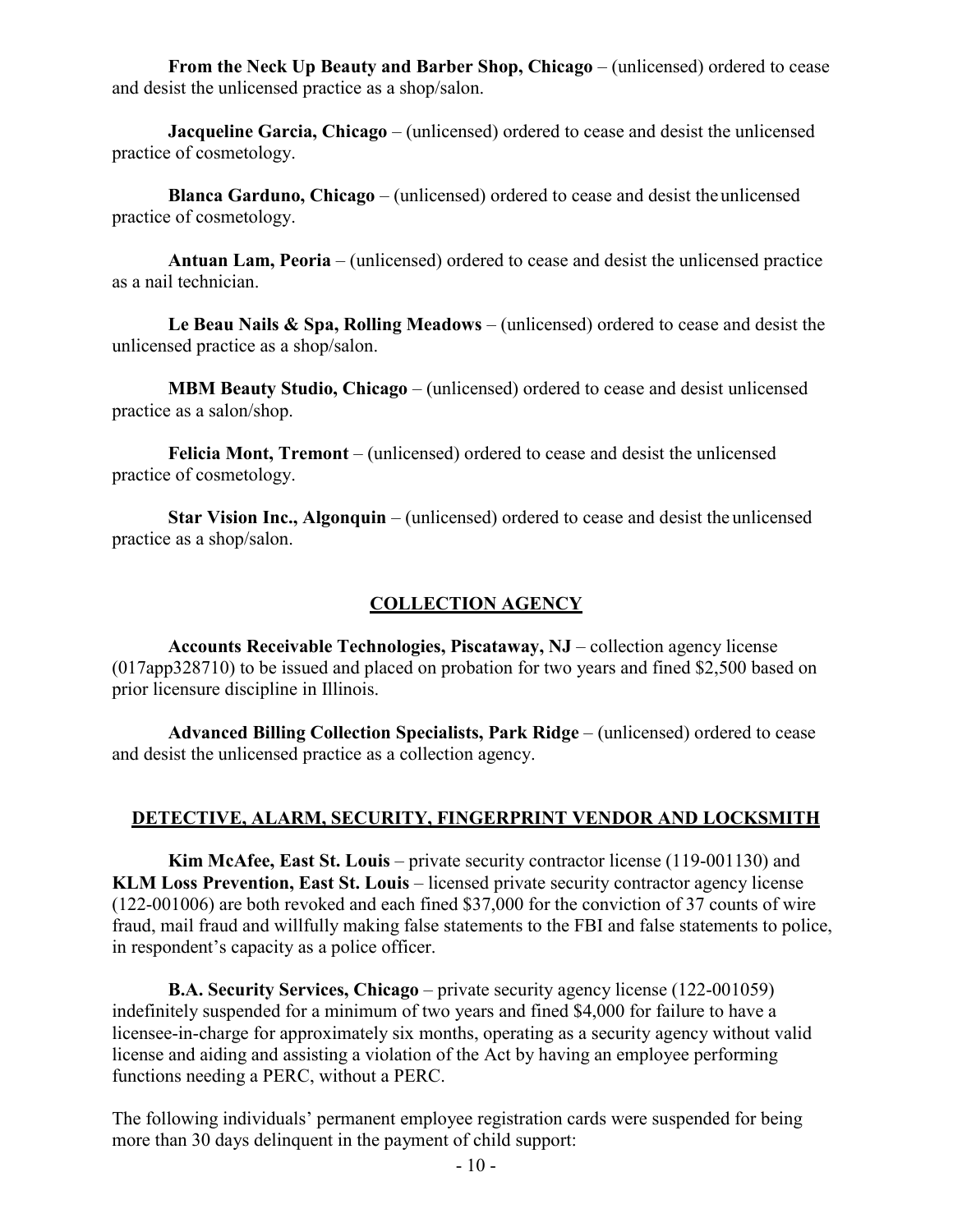| 129-108853  |
|-------------|
|             |
|             |
|             |
|             |
|             |
|             |
|             |
|             |
|             |
|             |
|             |
|             |
| .129-275006 |
| .129-359847 |
|             |
| .129-218919 |
|             |
| .129-154441 |

**Christopher Bradley, Chicago** – permanent employee registration card (129-264180) placed on probation for one year for the failure to report a conviction to the Department.

**Mario England, Chicago** – permanent employee registration card (129-382330) issued and placed on probation for one year due to criminal conviction.

**Vincent Garcia, Chicago** – permanent employee registration card (129-321610) and firearm control card (229-076871) suspended for being more than 30 days delinquent in the payment of child support.

**Steven Grunstein, Chicago** – permanent employee registration card (129-355139) reprimanded and fined \$250 due to unlicensed locksmith practice.

**Anthony Harris, Chicago** – permanent employee registration card (129-268540) and firearm control card (229-077695) suspended for being more than 30 days delinquent in the payment of child support.

**David Hawkins, South Holland** – permanent employee registration card (129-353216) indefinitely suspended for failing to report an arrest and conviction for resisting a police officer.

**Lumani Lubemba, Lansing** – permanent employee registration card (129-318823) revoked for 2009 felony conviction for aggravated false personation of officer; aggravated unlawful use of weapon in vehicle and on person and illegal carrying/possession of weapons and ammunition and failure to report arrest and conviction; failure to report March 2014 arrest for impersonation of officer, illegal possession of semi-automatic handgun and three fully loaded magazines and illegal wearing of police body armor.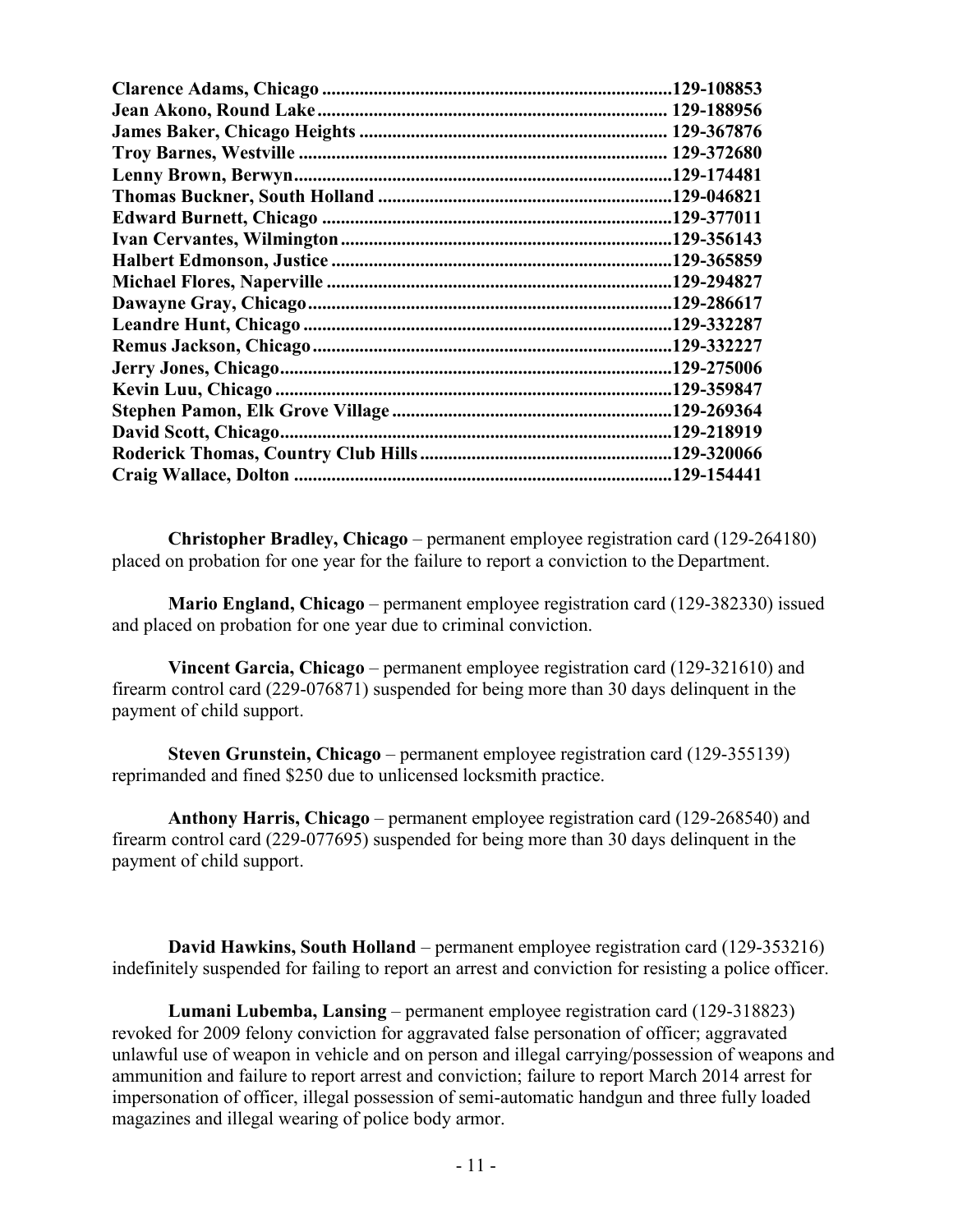**Latasha Maebane, Country Club Hills** – permanent employee registration card (129- 382198) issued and placed on probation for one year due to criminal conviction.

**Terrell Smith, Chicago** – permanent employee registration card (129-382329) issued and placed on probation for two years due to criminal conviction.

**Dwayne Troupe, Chicago** – permanent employee registration card (129-292371) and firearm control card (229-077999) suspended for being more than 30 days delinquent in the payment of child support.

**Dennis Wantroba, Orland Park** – permanent employee registration card (129-322699) placed on probation for one year for failure to report a conviction to the department.

**Ezzard Thompson, Chicago** – firearm control card (229app3391830) to be issued and placed on probation for one year for falsifying firearm control card application by answering no to question asking him whether he had ever been disciplined.

# **HOME INSPECTION**

**Wasim Qureshi, Bartlett** – home inspection license (450-010035) fined \$200 and ordered to take 12 hours of continuing education for failing to complete the required continuing education for renewal.

#### **MASSAGE THERAPY**

**Myong Lewis, Hermantown, MN** – massage therapy license (227-013348) revoked and fined \$8,000 as result of immoral conduct, unprofessional conduct, and being found guilty of a criminal misdemeanor charge for prostitution, which was a criminal misdemeanor charge directly related to massage therapy practice.

**Julia Michniewicz, Rockford** – massage therapy license (227-001081) reprimanded for exceeding the scope of permitted massage therapy practice.

**Gary Smith, Chicago** – massage therapy license (227-012834) placed in refuse to renew status for being more than 30 days delinquent in the payment of child support.

**Jianhua Sun, Vienna, VA** – massage therapy license (227-012773) revoked due to a sister-state discipline by the state of Florida.

**Chung Cox, Willowbrook** – (unlicensed) ordered to cease and desist the unlicensed practice of massage therapy.

# **MEDICAL**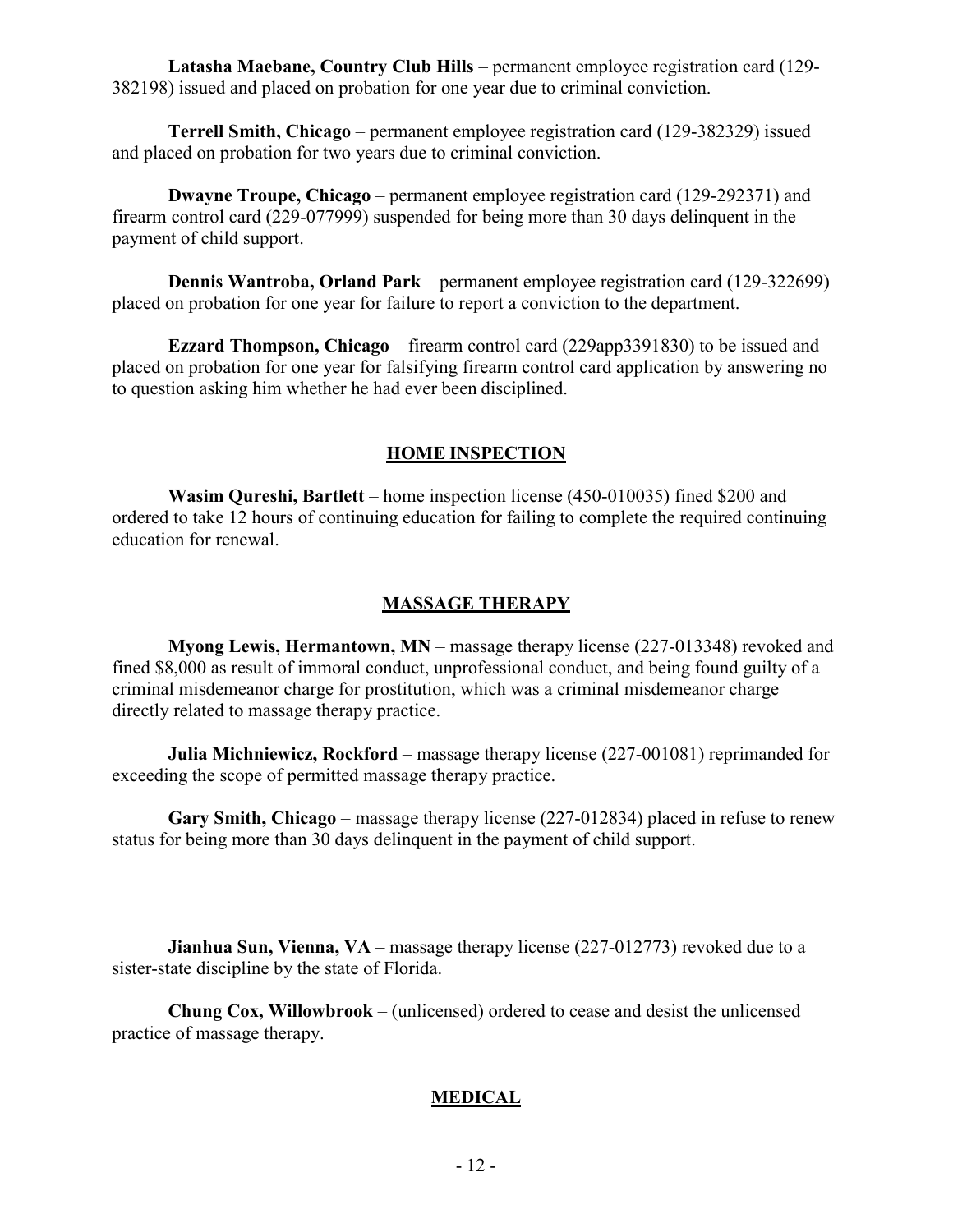**Ajay Aggarwal, Bay City, TX** – physician and surgeon license (036-089730) placed in refuse to renew status due to a sister-state discipline in the state of Texas.

**Hygin Andrew, Fresno, CA** – physician and surgeon license (036-062938) placed in refuse to renew status due to sister-state discipline by the state of California.

**Yemaya Banks, Lake Mills, IA** – physician and surgeon license (036-099893) placed in refuse to renew status due to a sister-state discipline in the state of Virginia.

**Bai Bansal, Ashland, KY** – physician and surgeon license (036-051913) placed on indefinite probation after being disciplined by the state of Kentucky.

**Herbert Bravo, Chicago** – physician and surgeon license (036-083470) placed in refuse to renew status due to a sister-state discipline in the state of Virginia.

**Patrick Bruno, Freeport** – physician and surgeon license (036-098594) placed in refuse to renew status for a sister-state discipline in the state of Washington.

**Jane Byrd, Chicago** – physician and surgeon license (036-075016) placed in refuse to renew status for a sister-state discipline in the state of Wisconsin.

**Timothy Canty, La Jolla, CA** – physician and surgeon license (036-125406) placed in refuse to renew status due to a sister-state discipline in the state of California.

**Peter Chang, San Angelo, CA** – physician and surgeon license (036-074974) placed in refuse to renew status due to a sister-state discipline in the state of Texas.

**Randy Dean, Delray Beach, FL** – physician and surgeon license (036-107866) placed in refuse to renew status due to a sister-state discipline in the state of Florida.

**Frederick Dressen, Murray, UT** – physician and surgeon license (036-075922) reprimanded and to remain on permanent inactive status after he surrendered his hospital clinical privileges while his surgical privileges were suspended.

**Michael Farhi, Melrose Park** – physician and surgeon license (036-090871) reprimanded and fined \$5,000 after he ordered an MRI for his patient and declined to proceed with the probable final step in getting the MRI approved by his patient's insurer.

**Stephen Fisher, Pittsburgh, PA** – physician and surgeon license (036-041994) voluntarily surrendered for prior discipline by the state of California.

**Xing Gao, Livermore, CA** – physician and surgeon license (036-131143) fined \$2,000 due to sister-state discipline by the state of Texas.

**Ravi Gogna, Modesto, CA** – physician and surgeon license (036-062710) placed in refuse to renew status due to a sister-state discipline in the state of California.

**Imtiaz Hamid, Orland Park** – physician and surgeon license (036-045222) reprimanded and fined \$2,000 after Respondent did not have in place a system to track the results of a test he ordered.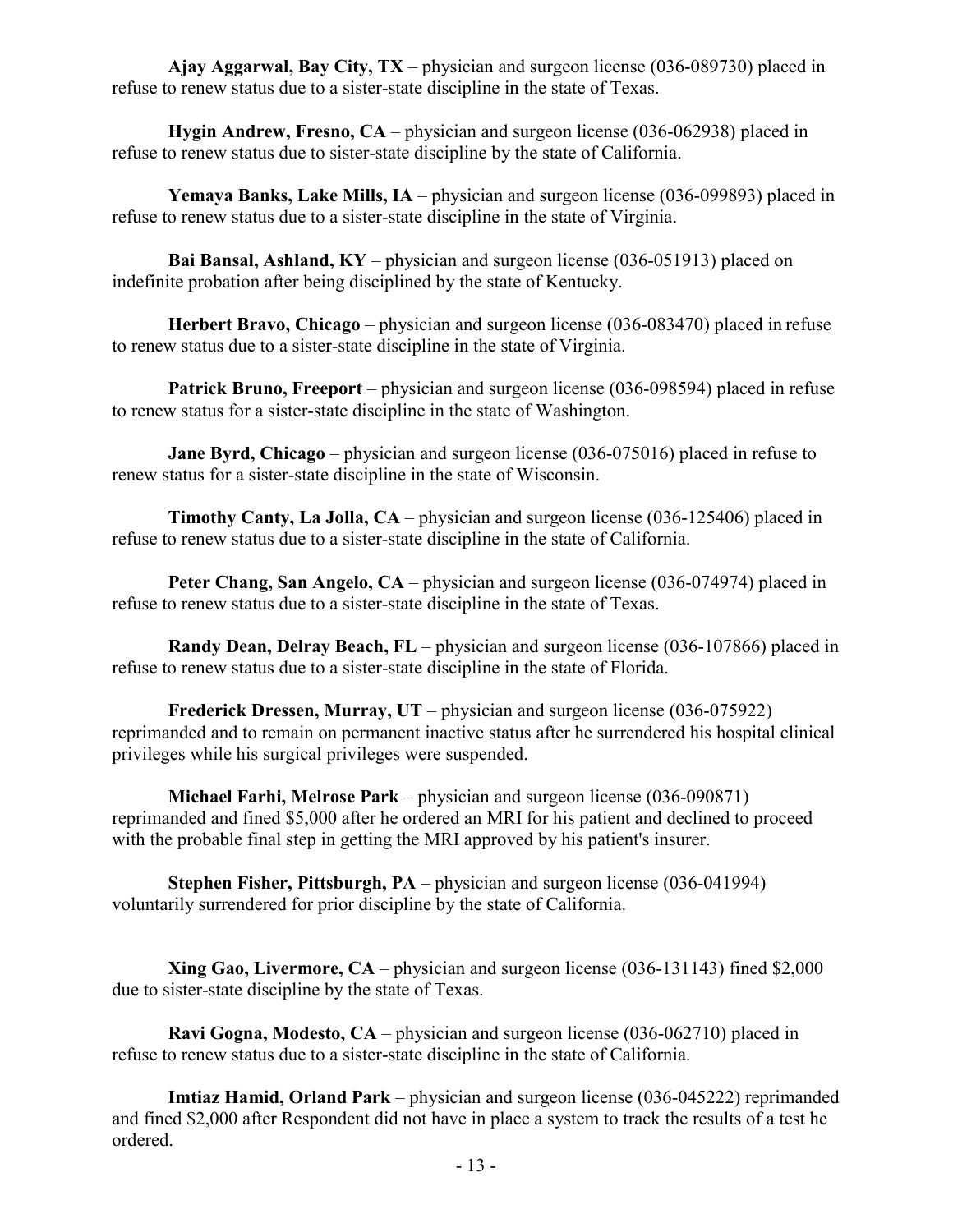**Edward Helman, Medford, OR** – physician and surgeon license (036-050790) placed in refuse to renew status for a sister-state discipline in the state of Oregon.

**Daniel Hoffman, Dunlap** – physician and surgeon license (036-051655) placed on indefinite probation for a minimum of two years with terms and conditions, after respondent engaged in unprofessional conduct and violated state and/or federal laws relating to controlled substances, by failing to properly prescribe controlled substances to several patients.

**David Homan, Monroe, LA** – physician and surgeon license (036-122064) reprimanded due to sister-state discipline by the state of Louisiana.

**Jill Hunt, Dubuque, IA** – physician and surgeon license (036-102736) placed on indefinite probation for a sister-state discipline in the state of Iowa.

**Kristen Jacobs, Glen Carbon** – physician and surgeon license (036-106078) reprimanded and fined \$3,000 for ordering bulk compounded medications from a pharmacy for recurring in-office use.

**Donald Jacobson, Maywood** – physician and surgeon license (036-065987) placed in refuse to renew status due to a sister-state discipline in the state of Wisconsin.

**Richard Karrel, Crestwood, KY** – physician and surgeon license (036-060786) restored to indefinite probation to run concurrent with Kentucky Board discipline effective upon payment of fees and filing of forms.

**Bradley Kurgis, Templeton, CA** – physician and surgeon license (036-090106) placed in refuse to renew status due to a sister-state discipline in the state of New York.

**David Lawson, Kansas City, MO** – physician and surgeon license (036-068042) placed in refuse to renew status due to a sister-state discipline in the state of Arizona.

**David Malen, Northbrook** – physician and surgeon license (036-063671) placed in refuse to renew status due to a sister-state discipline in the state of Florida.

**Sarz Maxwell, Chicago** – physician and surgeon license (036-072278) placed on indefinite probation for a minimum of two years with practice restrictions for inappropriate prescribing of controlled substances to patients of her practice.

**Brian Murray, Lake Forest** – physician and surgeon license (036-126661) placed on indefinite probation for a minimum of two years and fined \$10,000 for allegations relating to "pre-certifying" patients for medical cannabis, when no such process existed at a clinic owned and operated by a non-physician.

**Syed Najeeb, Chicago** – physician and surgeon license (036-111469) placed on indefinite probation for a minimum of three years and fined \$5,000 after respondent engaged in unprofessional conduct and violated state and/or federal laws relating to controlled substances, by failing to properly prescribe controlled substances for several patients.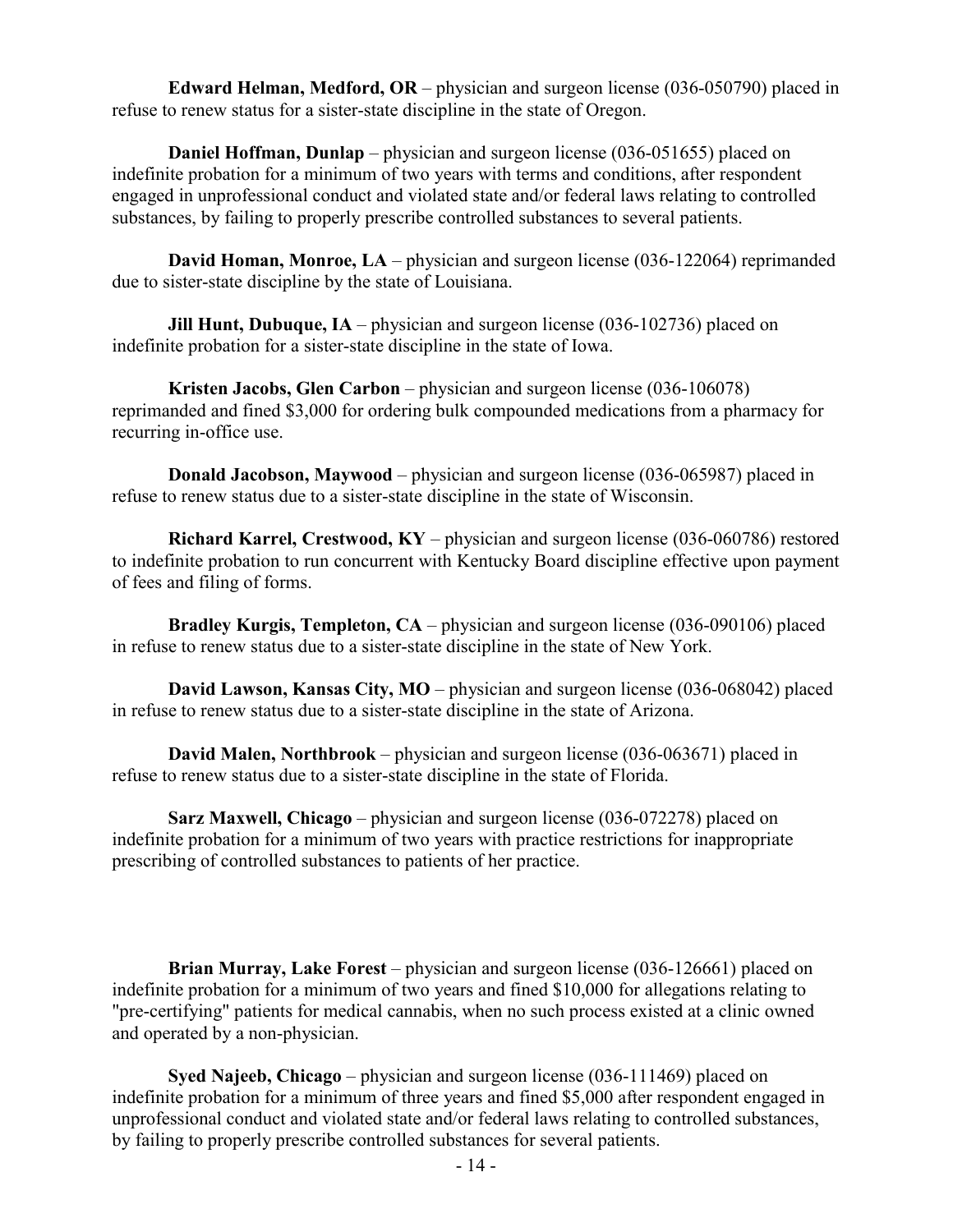**Shamim Qureshi, Willowbrook** – physician and surgeon license (036-061675) has been voluntarily placed on permanent relinquish status due to respondent's termination of eligibility to participate as a provider of services in Illinois Medical Assistance Program.

**Thomas Rodenberg, Iowa City, IA** – physician and surgeon license (036-087521) placed in refuse to renew status due to a sister-state discipline in the state of Florida.

**Richard Rossin, Eden Prairie, MN** – physician and surgeon license (036-082578) fined \$500 due to a sister-state discipline in the states of California, Texas and Tennessee.

**Nader Salti, Racine, WI** – physician and surgeon license (036-097855) placed in refuse to renew status due to a sister-state discipline in the state of Wisconsin.

**James Sbarbaro, Pueblo, CO** – physician and surgeon license (036-050145) placed in refuse to renew status due to a sister-state discipline in the state of Colorado.

**Jeffry Schafer, Chicago** – physician and surgeon license (036-050148) placed in refuse to renew status due to sister-state discipline by the state of California.

**Simeon Sevandal, Chicago** – physician and surgeon license (036-054903) voluntarily and permanently surrendered due to his alleged failure to monitor and treat chest pain in light of the patient's history, clinical symptoms and abnormal EKG, resulting in the patient's death.

**Indravadan Shah, Daytona Beach, FL** – physician and surgeon license (036-068865) placed in refuse to renew status due to sister-state discipline by the state of Florida.

**Jaime Sheperd, Minot, ND** – physician and surgeon license (036-121810) temporary suspended based on temporary suspension entered by North Dakota Board of Medical Examiners for excessive use of alcohol and/or mental illness or disability resulting in inability to practice with reasonable judgment, skill or safety.

**Roger Smith, Beaver, UT** – physician and surgeon license (036-131821) fined \$500 due to a sister-state discipline in the state of Utah.

**Barry Spiegel, Waukesha, WI** – physician and surgeon license (036-104208) placed in refuse to renew status due to a sister-state discipline in the state of Wisconsin.

**Debra Susie-Lattner, Libertyville** – physician and surgeon license (036-071098) reprimanded and fined \$2,500 after she failed to timely diagnose and properly treat a patient's lung cancer.

**Brij Vaid, Scott AFB** – physician and surgeon license (036-083348) placed in refuse to renew status due to a sister-state discipline in the state of Missouri.

**Carol Vance, Ammon, ID** – physician and surgeon license (036-100376) placed in refuse to renew status due to sister-state discipline by the state of Texas.

**Edgar Vargas, Chicago** – physician and surgeon license (036-047133) indefinitely suspended for a minimum of three years after he plead guilty to Misdemeanor one count of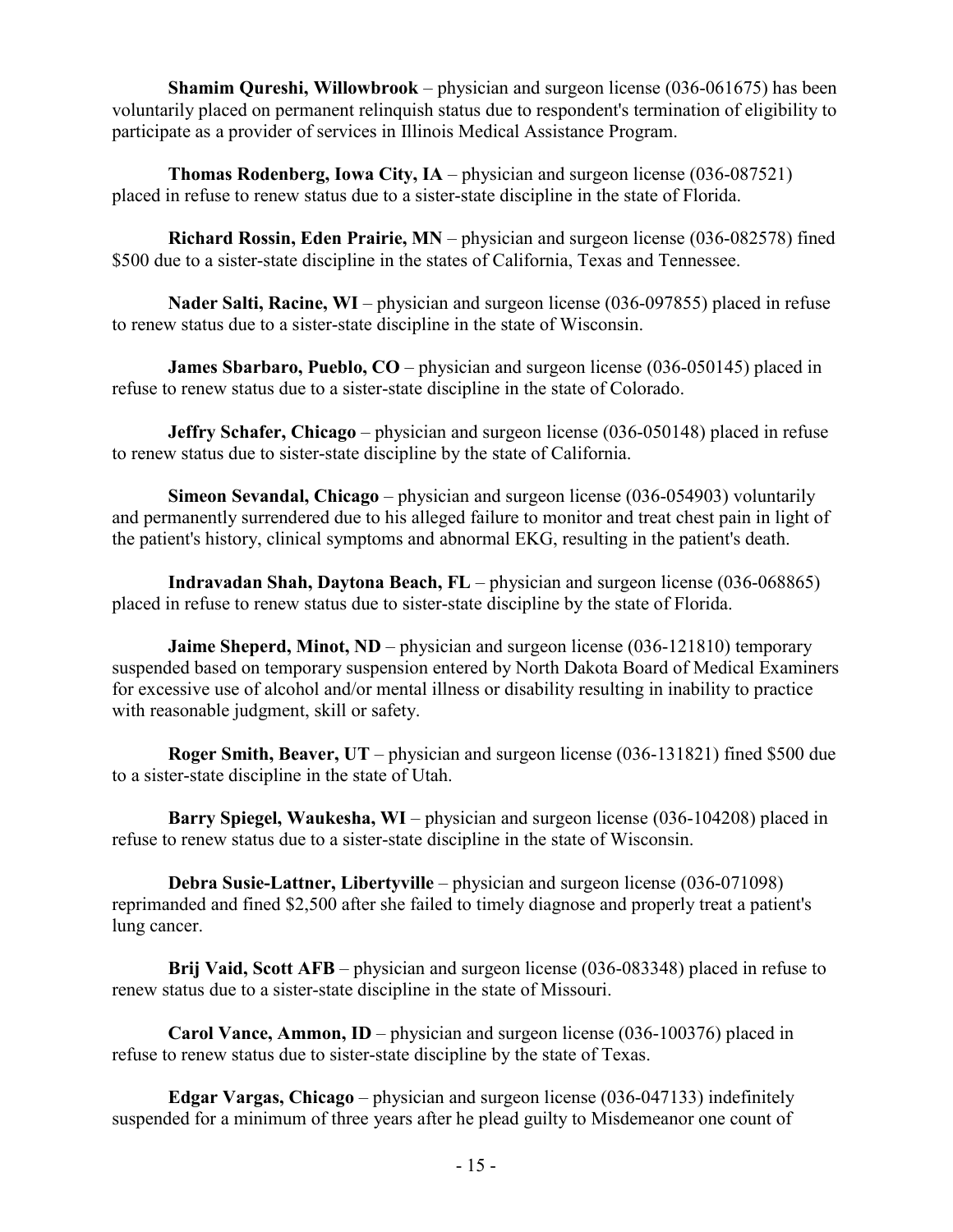conspiracy to introduce misbranded drugs, and failed to disclose said conviction on his renewal application.

**Gregory Ward, Baton Rouge, LA** – physician and surgeon license (036-078090) placed on probation due to a sister-state discipline in the state of Louisiana.

**Douglas Woolard, Eden Prairie, WI** – physician and surgeon license (036-115888) voluntarily surrendered due to prior action taken by the states of Nebraska, Michigan and Virginia.

**Andrew Carr, Lake in the Hills** – chiropractic license (038-008417) placed in refuse to renew status for a conviction in the US District Court for the Northern District for engaging in a \$1 million health insurance fraud scheme.

**Michael Hurst, Moline** – chiropractic license (038-004345) revoked for continuing to practice on a suspended license and failing to report to the Department the termination of his eligibility to participate in the Medical Assistance Program.

**Ernest Tanner, Beardstown** – chiropractic license (038-008378) placed on indefinite probation for a minimum of one year for failure to have a chaperone when examining and treating a female patient of his practice.

**Anisha Jackson, Springfield** – physician assistant license (085-003405) indefinitely suspended after engaged in unprofessional conduct when she abruptly left her employment before the term of her contract ended and she failed to do any of the following: notify anyone that she was leaving, arrange for the care of her patients, complete medical records and inform anyone of any treatments she may have initiated and not recorded.

**Meghan Vande Logt, Camden, DE** – physician assistant license (085-003471) placed on indefinite probation after pled guilty to Homicide by Vehicle and was disciplined by the Pennsylvania State Board of Medicine.

**Axiology Aesthetics, Chicago** – (unlicensed) and **Nu U Med Spa, Chicago** – (unlicensed) both ordered to cease and desist unlicensed practice of medicine, including but not limited to, laser hair removal and jointly assessed a \$10,000 civil penalty.

**Quinton Thompson, Aurora** – (unlicensed) ordered to cease and desist the unlicensed practice of medicine and assessed a \$10,000 civil penalty.

# **NURSING**

**Kattie Austin, Calumet City** – registered nurse license (041-243744) indefinitely suspended for a minimum of three years and fined \$500 for a sister-state discipline in the state of Arizona.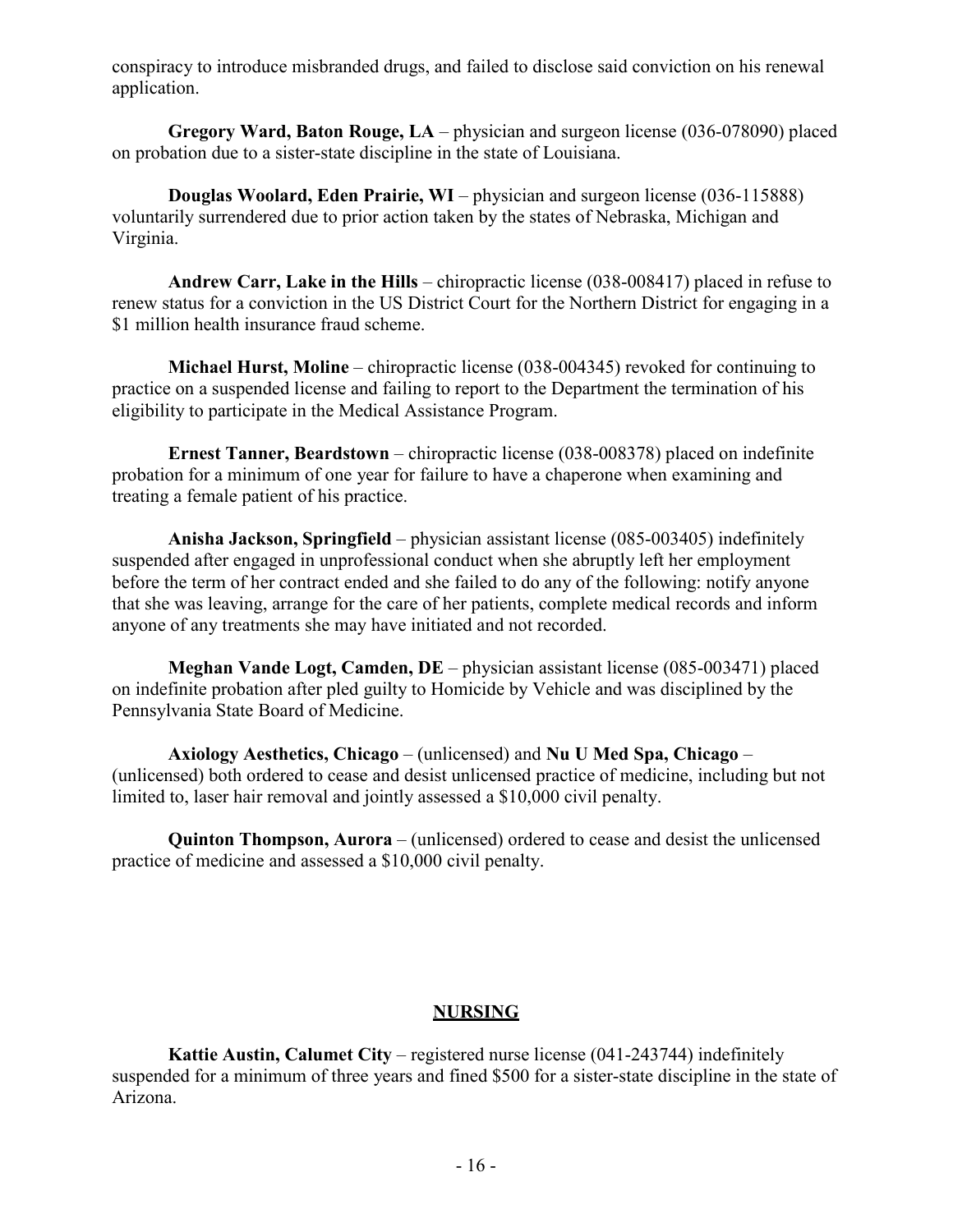**Colleen Berg, Fox River Grove** – registered nurse license (041-363276) indefinitely suspended for a minimum of two years for failing to report to the Department an adverse final action by another state agency, and for habitual and excessive addiction to narcotics and/or opiate drugs.

**Sheri Brello, Decatur** – registered nurse license (041-302458) revoked for a minimum of three years due to a violation of probation, that is, failure to demonstrate compliance with aftercare and testing positive for benzodiazepines without a prescription.

**Barbara Butts, Galesburg** – registered nurse license (041-169418) placed on indefinite probation with work restrictions for a minimum of two years for having tested positive for substances.

**Jonathan Eiber, Evergreen Park** – registered nurse license (041-426056) issued with reprimand due to having a conviction for aiding and abetting.

**Lynn Finch, Harrison Twp, MI** – registered nurse license (041-400395) placed in refuse to renew status after having had her nursing license disciplined in the states of Arizona, Indiana, and California.

**Sarah Gray, Bethalto** – registered nurse license (041-379936) placed on indefinite suspension for a minimum of one year due to pleading guilty to the unlawful use of a credit card and for criminal damage to property.

**Kelly Hawk, Ottawa** – registered nurse license (041-326687) restored to indefinite probation for a minimum of one year, effective upon payment of fees and filing of forms.

**Kelsie Holland, Vienna** – registered nurse license (041-393217) indefinitely suspended for a minimum of one year for diversion, impairment, criminal conviction by plea of guilty, violation of state and federal law and self-administration of a controlled substance.

**Sarah Holle, Bolingbrook** – registered nurse license (041-363935) revoked for diversion of controlled substances from a facility in the state.

**Christine Hooks, East St. Louis** – registered nurse license (041-274812) placed on indefinite probation for a minimum of one year for having failed to perform a procedure on a patient.

**Margaret Insco, Peru** – registered nurse license (041-218856) automatically, indefinitely suspended for a minimum of 12 months due to a violation of probation.

**M. Bruce Jackman, Del Ray Beach, FL** – registered nurse license (041-128136) revoked for a sister-state discipline.

**Amber Jennings, Ina** – registered nurse license (041-350459) placed in refuse to renew status for having been convicted of DUI and possession of a controlled substance.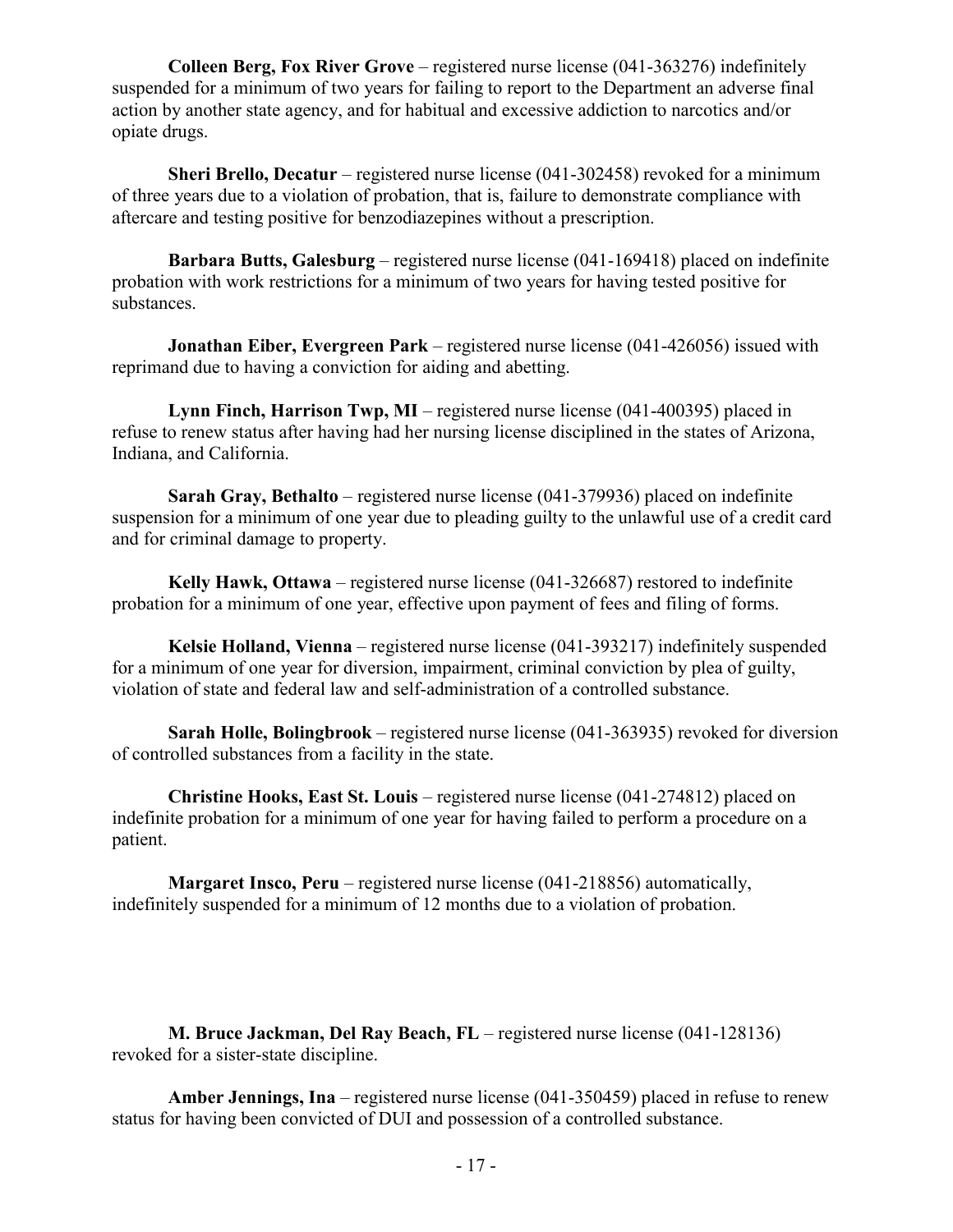**Angela Johnson, Chicago** – registered nurse license (041-303268) reprimanded and fined \$1,000 for making false records and/or reports in her nursing practice on three occasions.

**Andrea Kristen, Junction** – registered nurse license (041-291805) indefinitely suspended for a minimum of one year for diversion of controlled substances from a facility in the state, refusal to submit to a mandatory screen, failure to administer medication to patients; termination; failure to report having been terminated from facility. Additionally, she diverted controlled substances from a second facility in the state.

**Kandis Mills, Tuscola** – registered nurse license (041-336401) restored to indefinite probation for a minimum of two years and effective upon payment of fees and filing of forms.

**Valerie Radloff, Orland Park** – registered nurse license (041-252862) restored to one year probation with work restrictions effective upon payment of fees and filing of forms.

**Gail Silva, New Berlin** – registered nurse license (041-321957) restored to indefinite probation for a minimum of one year and effective upon payment of fees and filing of forms.

**Mary Smith-Williams, Reno, NV** – registered nurse license (041-171620) restored to a refuse to renew status.

**Betty Stanley, South Beloit** – registered nurse license (041-259886) reprimanded for a sister-state discipline in the state of Wisconsin for documentation errors.

**Melissa Steffen-Hobbs, Keokuk, IA** – registered nurse license (041-394652) reprimanded due to a sister-state discipline.

**Debra Sucher, Olney** – registered nurse license (041-273410) placed in refuse to renew status for having diverted controlled substances from her employer.

**Ayodele Adekoya, South Holland** – licensed practical nurse license (043-112480) suspended for being more than 30 days delinquent in the payment of child support.

**Jennifer Andrade, Hanover** – licensed practical nurse license (043-110766) indefinitely suspended for a minimum of 30 days as a result of having tested positive for illegal controlled substances during an employment drug screening.

**Meghan Burton, Waterloo** – licensed practical nurse license (043-114378) placed in refuse to renew status for having diverted controlled substances from her employer.

**Debra Dobsen, Springfield** – licensed practical nurse license (043-036302) indefinitely suspended for a minimum of one year for refusal to submit to a mandatory screen at a facility in the state and failure to report having been terminated from the facility.

**Kristel Goleash, Springfield** – licensed practical nurse license (043-087579) placed in refuse to renew status for having diverted controlled substances.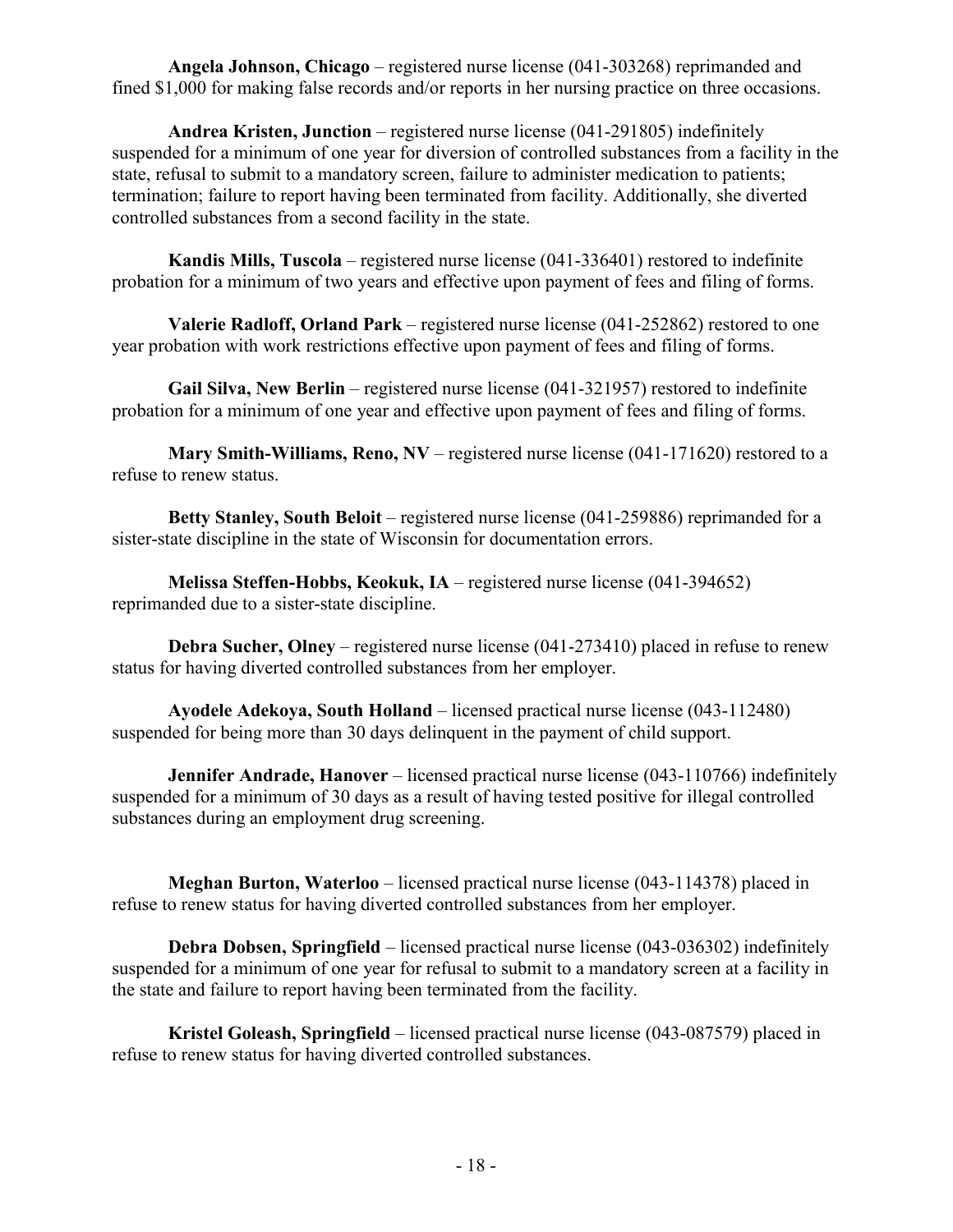**Christie Jewell, Paris** – licensed practical nurse license (043-105137) placed in refuse to renew status for having been convicted of obstruction of justice/destroying evidence.

**Laura Mateer, East Alton** – licensed practical nurse license (043-069974) placed in refuse to renew status for having diverted controlled substances from her employer.

**Susan Olson, Pinckneyville** – licensed practical nurse license (043-069597) placed in refuse to renew status for having diverted controlled substances from her employer.

**Folasade Owoeye, Richton Park** – licensed practical nurse license (043-081067) reprimanded for failure to follow the policy and procedure of a facility regarding a resident's dislodged gastrostomy tube.

**Rachael Ray, Decatur** – licensed practical nurse license (043-115521) placed in refuse to renew status for having engaged in unprofessional conduct, specifically by having been convicted for purchasing alcohol for a minor and leaving the scene of an accident on or about April 5, 2010.

**Arletta White, East St. Louis** – licensed practical nurse license (043-057211) indefinitely suspended for a minimum of one year for failure to administer in excess of 30 medications ordered my a physician for 10 residents at a facility in the state and for falsely charting that she had administered the medications to the residents.

**Sheryl Willis, Manhattan** – licensed practical nurse license (043-080548) placed in refuse to renew status for failure to re-order medication for residents; failure to administer medication to residents; having charted that she had administered the medication to residents and failure to report having been terminated from a facility in the state.

#### **NURSING HOME ADMINISTRATOR**

**John Lindsey, Chicago** – nursing home administrator temporary license (045-003772) placed in refuse to renew status for being more than 30 days delinquent in the payment of child support.

**Janet Squibb, Carbondale** – nursing home administrator temporary license (045- 003786) reprimanded and fined \$1,000 for practicing without a valid license from November 5, 2013 through January 4, 2014.

#### **PHARMACY**

**Valeriya Fridman, Wheeling** – pharmacy technician license (049-196115) reprimanded and fined \$500 for unlicensed practice for failing to renew her license for two years.

**James Munds, Eldorado** – pharmacy technician license (049-187083) placed in refuse to renew status after pled guilty to diverting controlled substances from his employer.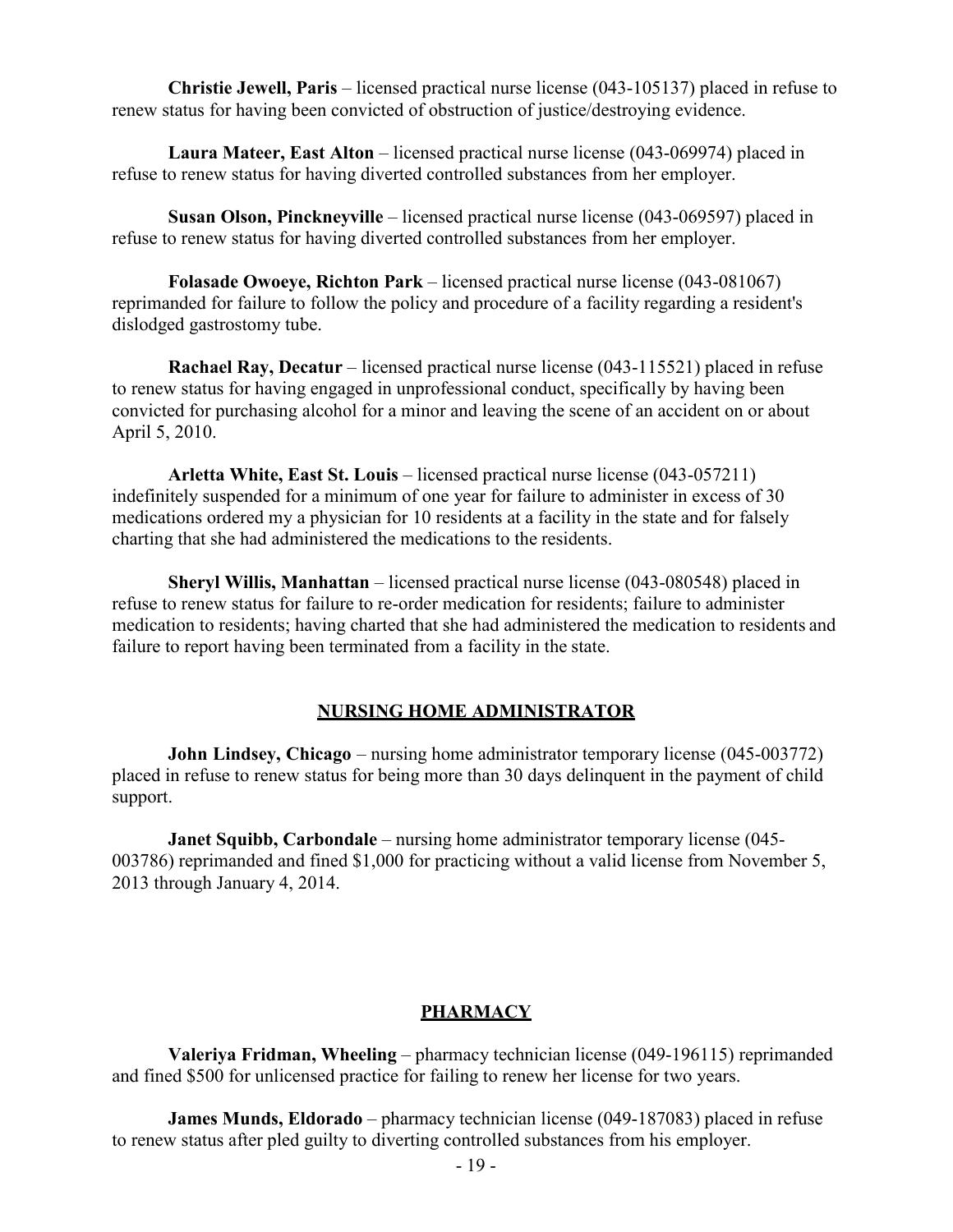**Kayla Peddicord, New Holland** – pharmacy technician license (049-209014) placed on indefinite probation for a minimum of two years for diverting controlled substances from a Walmart in Lincoln.

**Renee Perry, Chicago** – pharmacy technician license (049-208981) placed in refuse to renew status due to her termination from a CVS Pharmacy after admitting that she diverted controlled substances.

**Jerry Stonking, Macomb** – pharmacy technician license (049-147680) placed in refuse to renew status due to his termination from a Walgreens Pharmacy after he authorized and filled his own controlled substance prescription.

**Janulby Young, Chicago** – pharmacy technician license (049-172150) placed on indefinite probation with work restrictions for a minimum of two years due to having diverted controlled substances from her pharmacy employer for personal use.

**Timothy Aulner, Rockford** – pharmacist license (051-290898) reprimanded for charging a third-party dispensing fee for free prescription drug samples and dispensing Schedule II medications before the authorized dispense date.

**Thomas Ochocinski, Plainfield** – pharmacist license (051-033284) fined \$5,000 for charging a third-party dispensing fee for free prescription drug samples.

**Philip Richard, Nassawadox, VA** – pharmacist license (051-029924) reprimanded for sister-state discipline in the states of Colorado and Virginia.

**John Schneider, Mt. Sterling** – pharmacist license (051-038431) placed on indefinite probation for a minimum of 24 months after diverted Trazodone from the pharmacy he was pharmacist-in-charge, without a valid prescription.

**Julia Spadaro, Antioch** – pharmacist license (051-039577) reprimanded for charging a third-party dispensing fee for free prescription drug samples and maintaining expired medications in active stock.

**Jeffrey Stoner, Colorado Springs, CO** – pharmacist license (051-028865) reprimanded for failure to report a Colorado Board of Pharmacy discipline consisting of a Letter of Admonishment.

**Arkins Drug Store, LaSalle** – pharmacy license (054-013897) placed on indefinite probation for a minimum of 24 months and fined \$2,000 due to a dispensing error and inspection violation.

**QOL Meds, LLC, Rockford** – pharmacy license (054-018414) placed on indefinite probation for a minimum of five years and fined \$20,000 for charging a third-party dispensing fee for free prescription drug samples.

**Steven Sheldon, Bowling Green, KY** – pharmacy license (054-016493) reprimanded and fined \$5,000 after failed to give 30-days notice of closing to the Department; failed to give customers 15-days notice of closing and where their prescriptions were sent; and failed to surrender original licenses to the Department.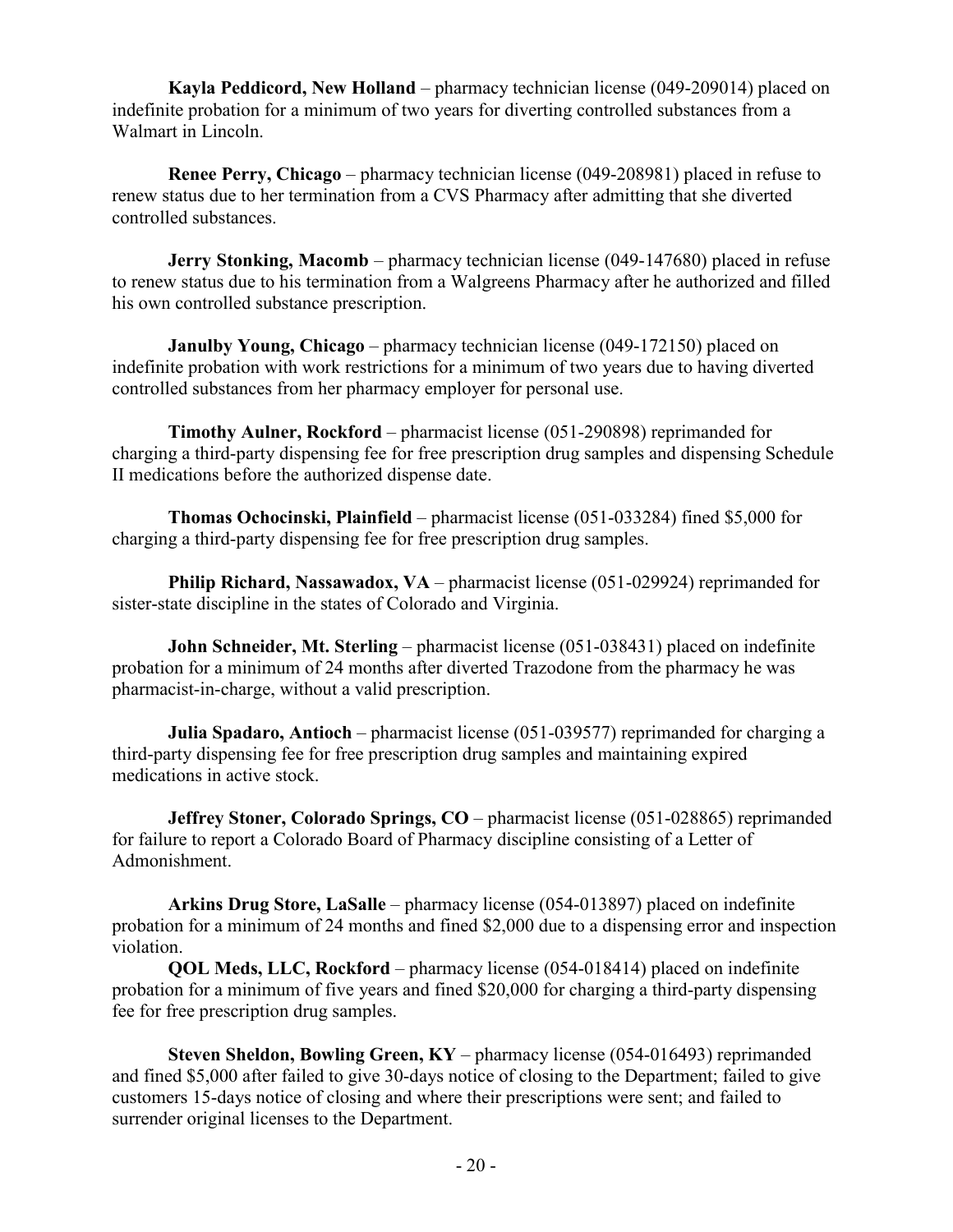**Workscript Mail Order Pharmacy, LLC, Lake Forest, CA** – pharmacy license (054- 015807) and controlled substance drug distributor license (320-008646) both placed in refuse to renew status, after the Department received information that respondent's DEA license was suspended in California.

#### **PHYSICAL THERAPY**

**Eric Isakov, Vernon Hills** – physical therapy license (070-016947) revoked as a result of a February 6, 2014 criminal felony conviction for Scheme to Defraud the Medicare Program and a July, 2014 sister-state discipline imposed by the Ohio Occupational Therapy, Physical Therapy & Athletic Trainers Board, revoking respondent's Ohio Physical Therapist license.

**Vincent Kabbaz, Madison, WI** – physical therapy license (070-014463) reprimanded due to a sister-state discipline by the state of Wisconsin for an alleged unprofessional conduct practice related violation.

#### **PROFESSIONAL BOXING**

**Donovan George, Chicago** – professional boxer license (002-1642610003) suspended for 90 days, retroactive to August 23, 2014, and fined \$1,500 for engaging in unprofessional conduct by failing to notify the Department that he was on a controlled substance before participating in a boxing match.

#### **PROFESSIONAL COUNSELORS**

**Lita Perna, Klamath Falls, OR** – licensed clinical professional counselor license (180- 006720) indefinitely suspended for a minimum of 30 days and fined \$2,750 for failing to complete the required continuing education hours during a renewal period.

#### **PSYCHOLOGY**

**Stuart Pinkwater, Highland Park** – clinical psychology license (071-004679) and licensed professional counselor license (178-009839) both indefinitely suspended for a minimum of two years based on a complaint and a self-report of a dual relationship with a client.

**Edward Loew, Chicago** – (unlicensed) ordered to cease and desist the unlicensed practice of clinical psychology.

#### **REAL ESTATE**

**Mary Doherty, Palos Park** – community association manager license (261-001673) reprimanded and fined \$500 for engaging in unlicensed practice of community association manager prior to licensure.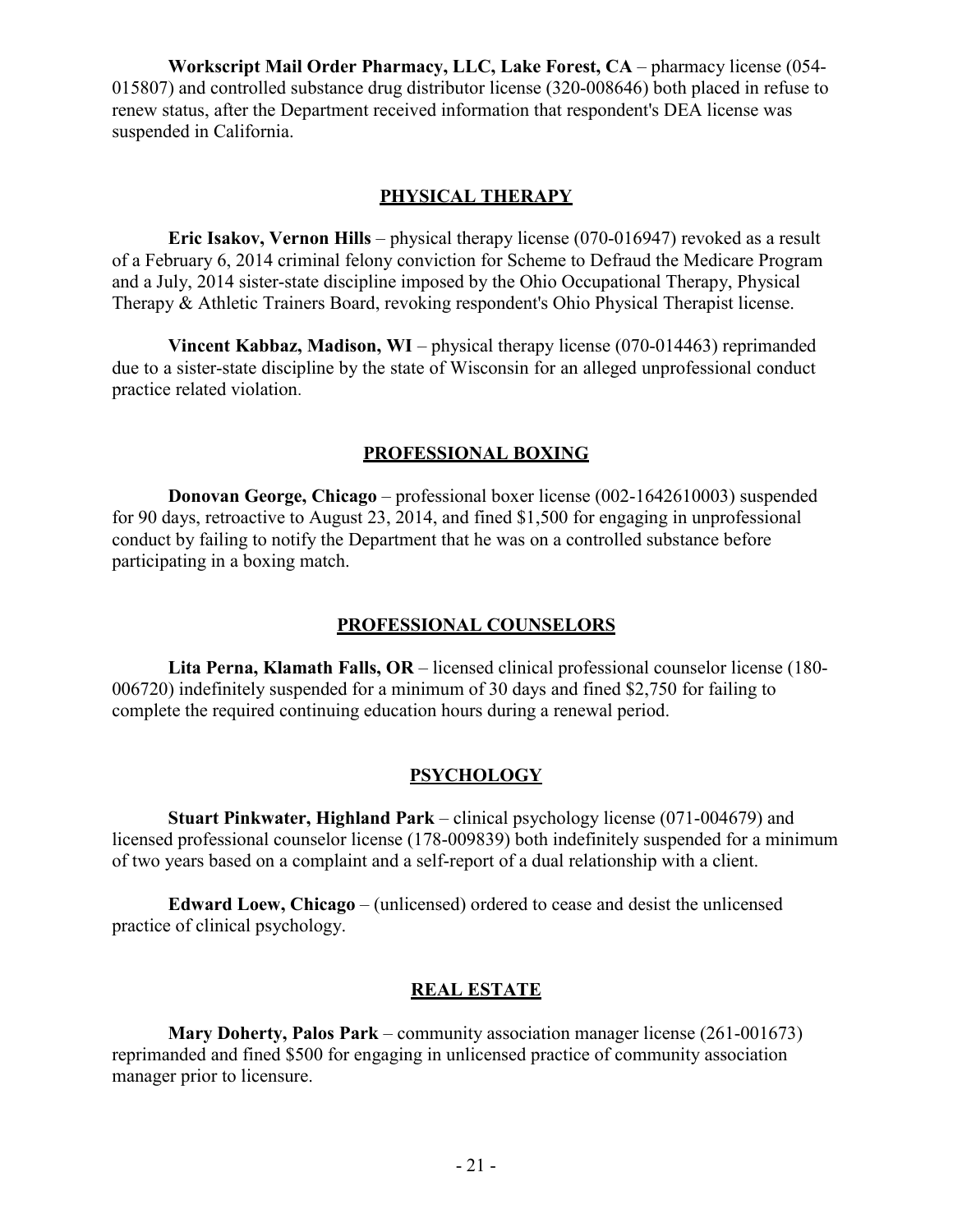**Shanna Modisette, Skokie** – community association manager license (261-001208) revoked for felony convictions of Theft by Taking and for obtaining a license through fraud or misrepresentation.

**Lin Chen, Naperville** – real estate managing broker license (471-004992) fined \$1,000 and must complete coursework for allowing the potential buyer of a property to access the property using her lock box access code without accompanying the potential buyer or notifying the seller or the seller's broker prior to the entry of the seller's home.

**Jerry King, Chicago** – real estate managing broker license (471-008504) indefinitely suspended and fined \$5,000 and Crown Realty Group (unlicensed) is ordered to cease and desist all unlicensed real estate activities because Jerry King operated an unlicensed company and conducted real estate activities using that company's name and respondent accepted \$2,510 in earnest money, and failed to remit said earnest money after the transaction was cancelled.

**Renee Pehanich, Oak Lawn** – real estate leasing agent license (473-014088) issued and placed on probation for three years due to Respondent's prior felony criminal convictions.

**Shawna Aughenbaugh, St. Ann, MO** – real estate broker license (475-163246) issued and placed on probation for one year due to prior criminal felony conviction.

**Reshawn Branch, Chicago** – real estate broker license (475-125861) indefinitely suspended and fined \$2,500 for failure to complete the 30 hour post-license course.

**Daniel Cronin, Naperville** – real estate broker license (475-126974) indefinitely suspended and fined \$2,500 for failure to complete the 30 hour post-license course.

**Dennis Dugan, Alton** – real estate broker license (475-139348) and **Sharon K. Pratt, Godfrey** – real estate managing broker license (471-005578) both reprimanded and fined \$500 each and ordered to take additional education and **River Bend Properties Inc., Alton** – real estate broker corporation license (478-009719) reprimanded for failure to disclose licensee status on a real estate transaction and failure to supervise a licensee under their supervision.

**Martin Farber, Chicago** – real estate broker license (475-131098) indefinitely suspended and fined \$2,500 for failure to complete the 30 hour post-license course.

**Joy Kolstad, Northbrook** – real estate broker license (475-127067) indefinitely suspended and fined \$2,500 for failure to complete the 30 hour post-license course.

**Matthew Migon, Chicago** – real estate broker license (475app3394095) to be issued and placed on probation for two years due to prior criminal felony convictions.

**Shanna Modisette, Skokie** – real estate broker license (475-149900) revoked for felony convictions of Theft by Taking and for obtaining a license through fraud or misrepresentation.

**Cameron Peldo, Arlington Heights** – real estate broker license (475-129984) indefinitely suspended and fined \$2,500 for failure to complete the 30 hour post-license course.

**Georgia Roulo, Chicago** – real estate broker license (475-127922) indefinitely suspended and fined \$2,500 for failure to complete the 30 hour post-license course.